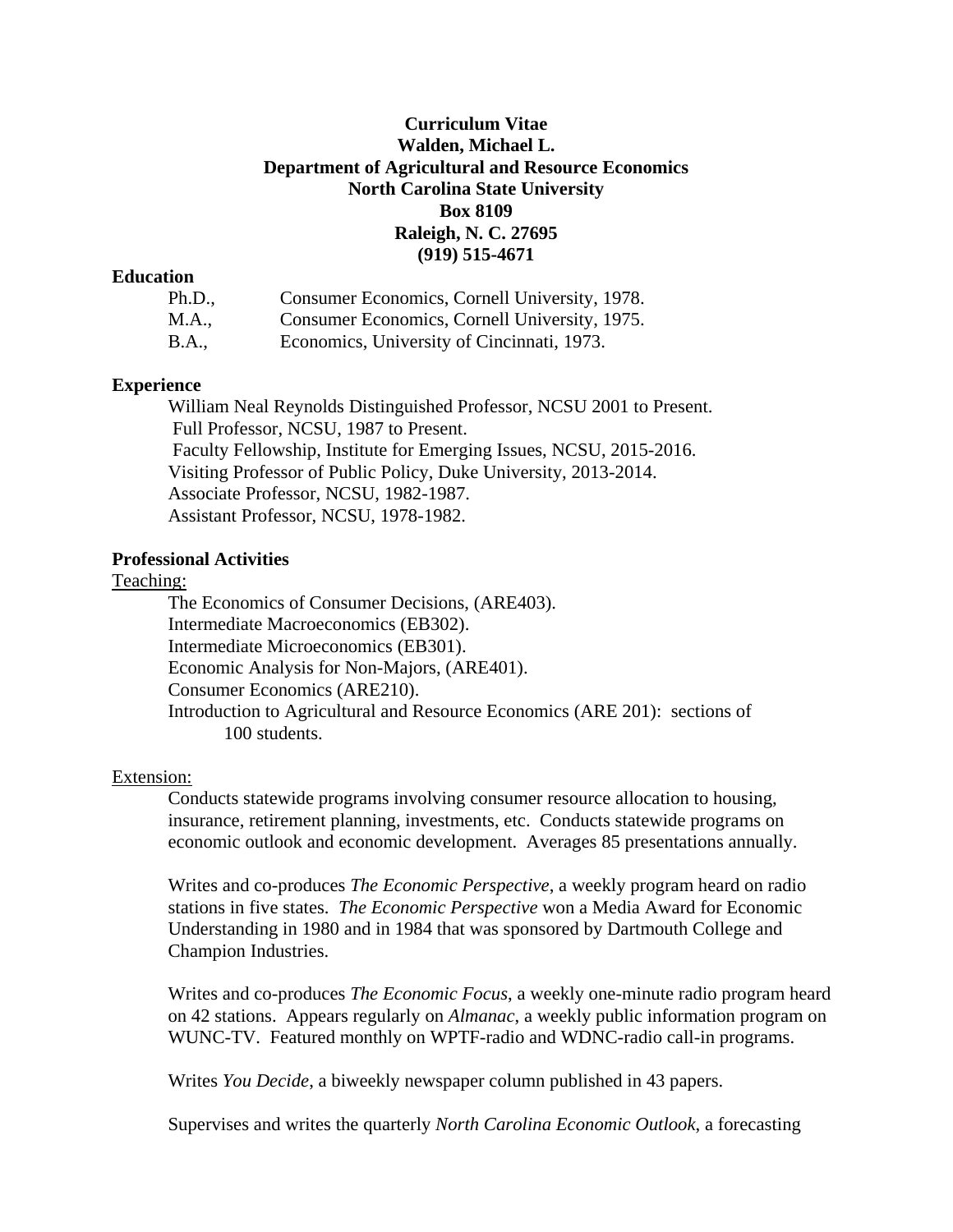publication supported by N. C. State University. Writes the monthly *N.C. State University Index of North Carolina Leading Economic Indicators*.

### Current Research:

Trends and outlook in the modern North Carolina economy State business cycle trends

### **Professional Memberships**

American Economics Association. American Agricultural Economics Association. Southern Agricultural Economics Association American Council on Consumer Interests. American Risk and Insurance Association. American Real Estate and Urban Economics Association. National Association of Corporate Directors

### **Professional Activities**

Member, North Carolina Chamber of Commerce Foundation Board of Economic Advisors Editorial Council, *Journal of Agricultural and Applied Economics* Chapter Economist, National Association of Corporate Directors. Editor, *N. C. State Economist*, 1985 to 1989. Chairman, CALS Economic & Business Search Committee, 1982-1989. Member, University Media Extension Committee. Member, College Reappointment, Promotion, and Tenure Committee Chairman, Extension Ag. Policy Long Range Planning Committee. Member, Raleigh Economic Development Roundtable. Member, NCSU Faculty Senate, 1990-1992. Member, NCSU Planning and Development Committee, 1991-1992. Chair, ARE Peer Teaching Review Committee, 1998-present. Contributing Editor, *Carolina Journal.* Editorial Board, *Financial Planning and Counseling Journal.* Referee, *The Journal of Consumer Affairs.* Referee, *American Journal of Agricultural Economics.* Referee, *International Journal of Regional Science.* Referee, *Journal of Agricultural and Applied Economics* Editorial Board, *The Journal of Consumer Affairs* Board of Directors, American Council on Consumer Interests. Board of Directors, Research Triangle Chapter of the National Association of Corporate Directors

# **Honors and Awards**

Alexander Quarles Holladay Medal for Excellence, North Carolina State University, 2014 The Order of the Long Leaf Pine, 2013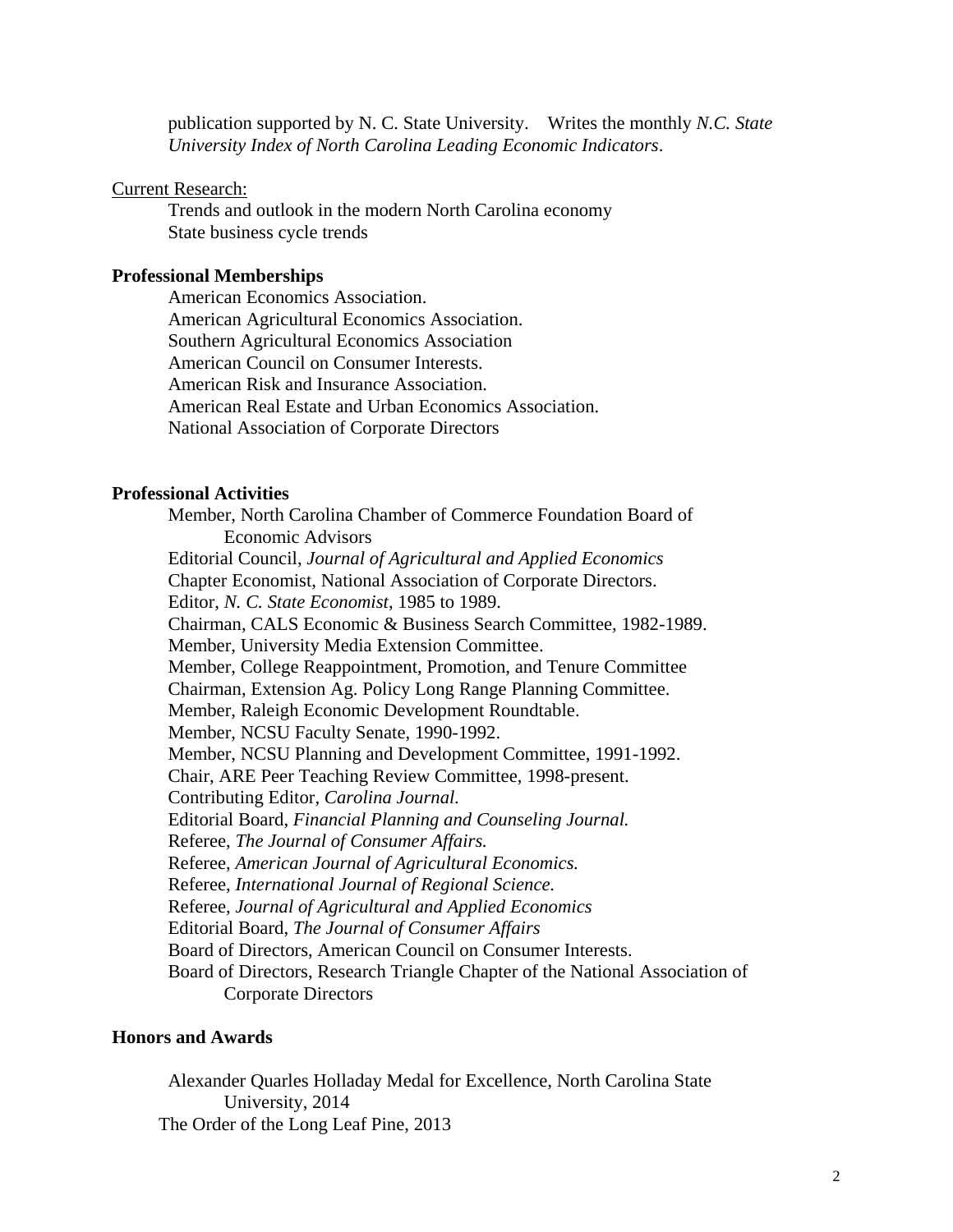- Certificate of Special Recognition", Office of State Controller, State of North Carolina.
- Outstanding Conference Speaker Award, North Carolina Association of Certified Public Accountants, 2013.
- University of North Carolina Board of Governor's Award for Excellence in Public Service, 2010.
- Institute for Emerging Issues Scholars Council, 2009
- Honorary Member, North Carolina World Trade Association, 2007
- American Agricultural Economics Association Distinguished Extension Program: Group Award, 2005
- Member, Blue Ribbon Committee on the Future of Wake County, N.C,

2005-06; Committee won the 2006 Outstanding Program Award from the North Carolina Association of County Commissioners

- Southern Agricultural Economics Association Outstanding Extension Program Award, 2005 (with other NCSU faculty for a joint program)
- William Neal Reynolds Distinguished Professorship, North Carolina State University, awarded 2001.
- Program Chair, 2002 Annual Conference of the American Council on Consumer Interests
- Academy of Outstanding Faculty Engaged in Extension, North Carolina State University, 2000
- Applied Consumer Economics Award from the American Council on Consumer Interests, 2000.
- Applied Consumer Economics Award from the American Council on Consumer Interests, 1996.
- Premiere Forecaster Award, General Economics, 1994-95, American Agricultural Economics Association.
- Applied Consumer Economics Award from the American Council on Consumer Interests, 1995.
- Honorary Secretary of State, 1992, Office of the Secretary of State, State of North Carolina.
- Champion-Tuck Media Award for Economic Understanding, for *The Economic Perspective*, in 1980, 1984.
- Appointee to the Raleigh Economic Development Roundtable.
- Outstanding Extension Service Award, 1985-1986.
- Member, Gamma Sigma Delta, Honorary Ag. Organization, 1989.
- Member, Governor's Business Incentives Task Force, 1993-95.
- Member, Governor's Welfare Reform Task Force, 1994-95.
- Member, School Capital Construction Study Commission, N. C. General Assembly, 1996-97.
- Contributing Editor, *The Carolina Journal*
- Member, North Carolina Community College System Strategic Planning Committee, 1997-99.
- Staff of N.C. State and Local Fiscal Modernization Study Commission, 2006-07 Member, Scholars Council, UNC Tomorrow Commission, 2007-08
- Outstanding Chapter Discussion Leader, 2006, 2008, North Carolina Association of Certified Public Accountants.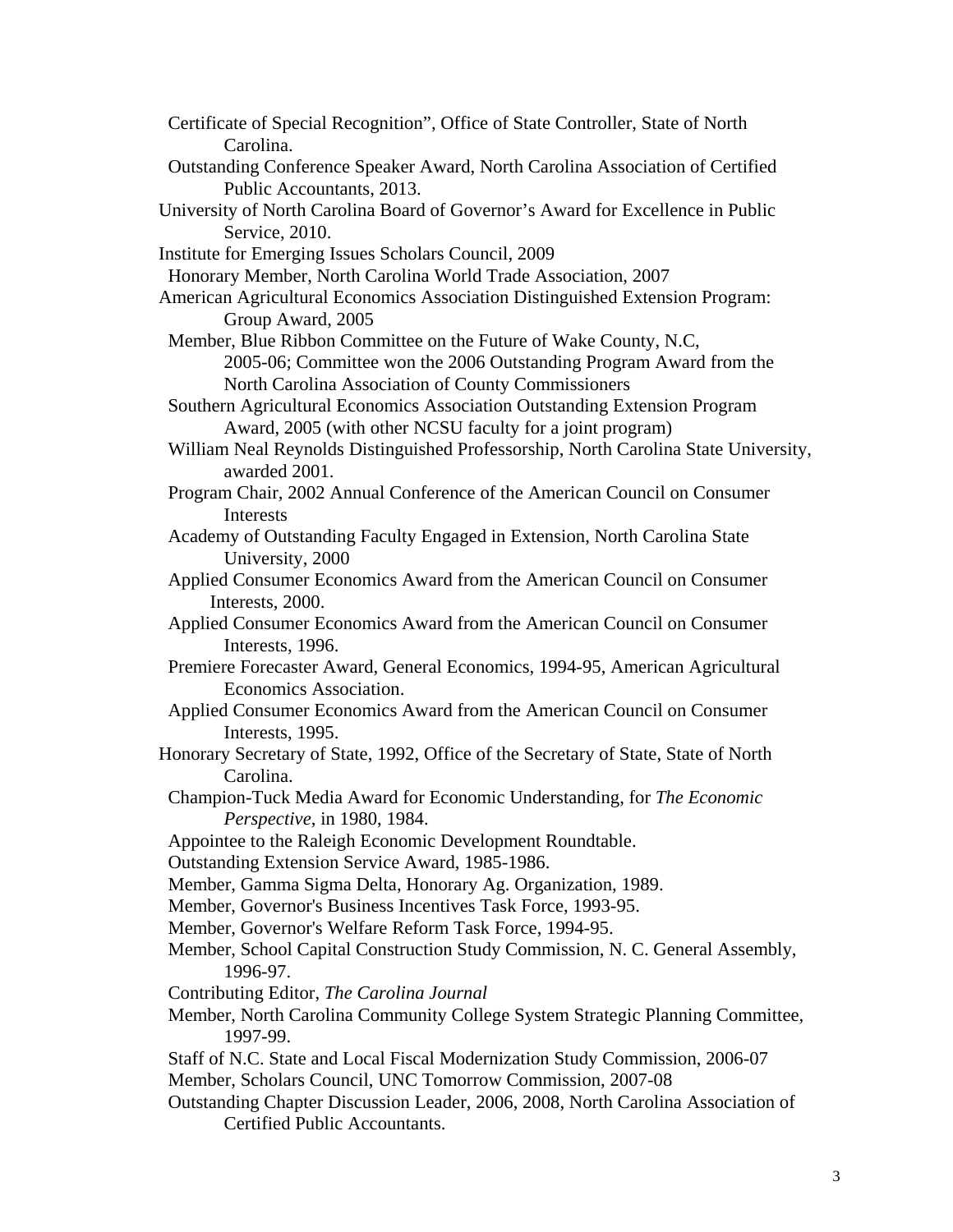Outstanding Chapter Speaker Award, 2009, North Carolina Association of Certified Public Accountants

# **Publications**

Books:

Fiscal Fiasco, Iuniverse, 2014 (with M.E. Whitman Walden)

North Carolina in the Connected Age: Challenges and Opportunities in a Globalizing Economy, The University of North Carolina Press, 2008, 333 pages.

Battleground Business, editor (with Peg Thoms), Greenwood Press, 676 pgs. 2007.

Micro Mischief, Iuniverse, 2006 (with M.E. Whitman Walden).

Macro Mayhem, Iuniverse, 2006 (with M.E. Whitman Walden).

- Smart Economics: Commonsense Answers to Fifty Questions About Government, Business, and Households, Praeger, 2005.
- Economics and Consumer Decisions, 1<sup>st</sup> Edition (1992), 2<sup>nd</sup> Edition (2001), 3<sup>nd</sup> edition, 834 pgs, Kendall-Hunt, 2013.
- Everyday Economics: Applications and Answers for Your Life, Your Money, and Your Government, Kendall-Hunt, 1997, 138 pgs., 1998 (2<sup>nd</sup> Edition), 2004 (3rd Edition), 2006 (4th Edition), 2008 (5<sup>th</sup> Edition), 2011 (6<sup>th</sup> Edition), 2012 (7<sup>th</sup> Edition),  $2015(8<sup>th</sup> edition)$
- Economic Issues: Rhetoric and Reality, Prentice-Hall, 1995, 225 pgs.

Economics and Consumer Decisions, Prentice-Hall, 1992, 624 pgs.

Instructor's manual for Economics and Consumer Decisions, Prentice-Hall, 1992, 280 pgs. Beyond the Connected Age: North Carolina in 2050 - forthcoming.

## **Refereed Journal Articles**

- Walden, Michael L. "Active Versus Passive Management of State Pension Funds: Implications For Personal Finance", *Journal of Financial Planning and Counseling*, Vol. 26, no. 2, 2015, pp. 160-171.
- Walden, Michael L. "Recovery from the Great Recession: Explaining Differences Among the States", *Journal of Regional Analysis and Policy*, Vol. 44, no. 2, 2015 pp. 166-174.

Walden, Michael L. "Where Did We Indulge? Consumer Spending During the Asset Boom",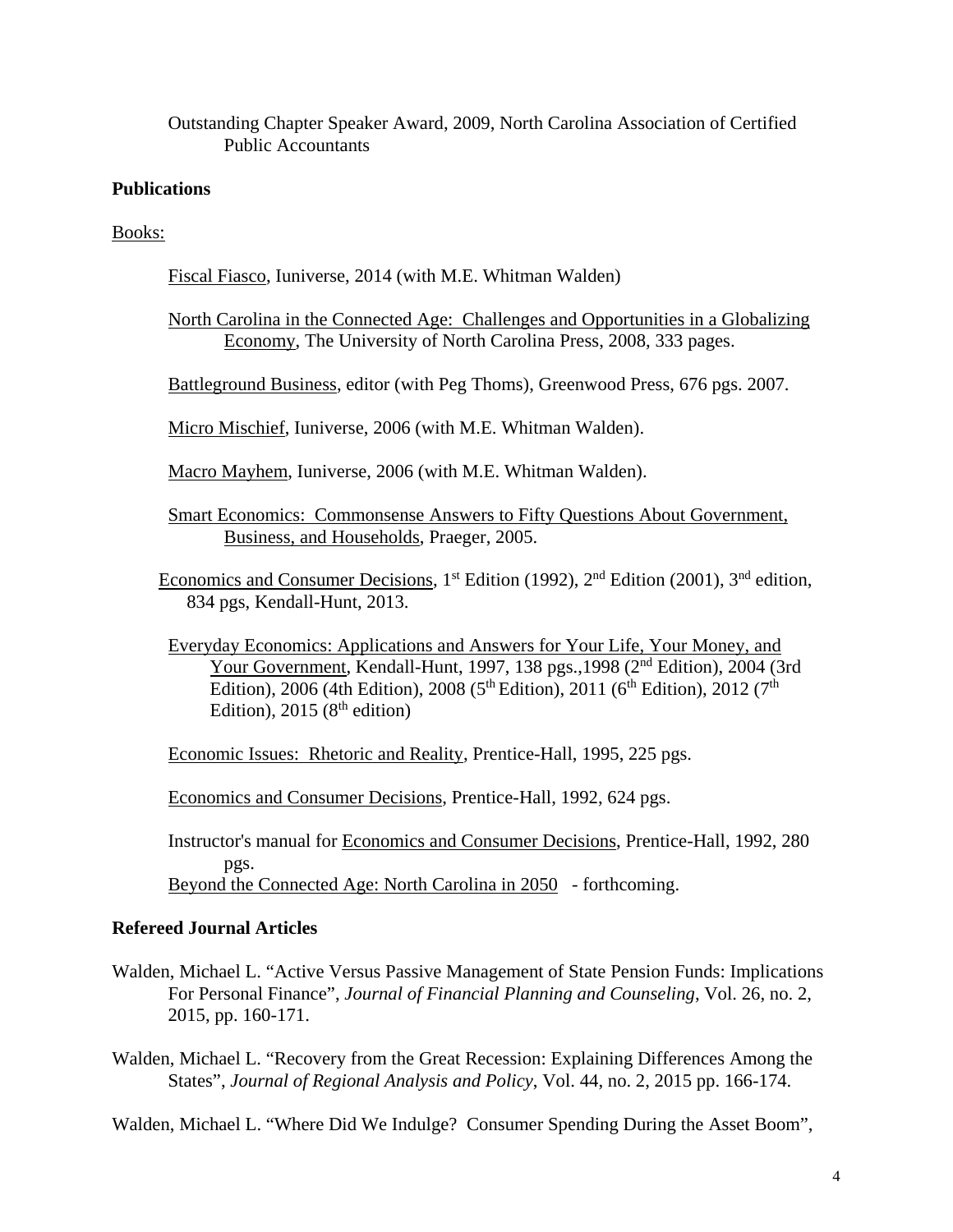*Monthly Labor Review*, Vol. 136, No. 4, April 2013, pp. 26-42.

- Walden, Michael L. "Explaining Differences in State Unemployment Rates During the Great Recession", *Journal of Regional Analysis and Policy,* Vol. 42, No. 3, 2012, pp. 251- 257.
- Walden, Michael L. and Gunce Eryuruk, "Economic and Political Determinants of Highway Spending in North Carolina," *Growth and Change*, Vol. 43, No. 3, September 2012, pp. 462-481.
- Walden, Michael L. "Quantifying the Successes of Public Schools," *School Administrator*, Vol. 69, No. 6, June 2012, pp. 20-25.
- Walden, Michael L. "Will Consumers Change Their Saving Behavior After the Great Recession? The Role of Human Capital", *Journal of Consumer Policy*, Vol. 35, No. 2, June 2012, pp. 237-254.
- Walden, Michael L. "A Revolution in Responsibilities of North Carolina Governments", *Popular Government*, Vol. 74, No. 2, Winter 2009, pp. 4-15.
- Walden, Michael L., "Do Geographic Entry Restrictions Increase Car Prices?", *The Review of Regional Studies,* Vol. 35, No. 2, Fall 2005, pp. 231-245.
- Denaux, Zulal S. and Michael L. Walden, "Complete State and Local Fiscal Policy Impacts on Local Economic Growth", *The Southern Business and Economic Journal*, Vol. 27, Nos. 3 & 4, Summer/Fall 2004, pp. 154-171.
- Alenezi, Mohammad and Michael L. Walden, "A New Look at Husbands' and Wives' Time Allocation", *The Journal of Consumer Affairs*, Vol. 38, No. 1, Summer 2004, pp. 81- 106.
- Walden, Michael L., "Dynamic Revenue Curves for North Carolina Taxes", *Public Budgeting And Finance*, Vol. 22, No. 4, December 2003, pp. 49-64.
- Walden, Michael L., "Improving Revenue Flows from the Property Tax", *Popular Government*, Vol. 69, No. 1, Fall 2003, pp. 13-17.
- Walden, Michael L., "Absolute and Relative Consumption of Married U.S. Households in 1960 and 1996: The Cleavers Meet the Taylors", *The Journal of Consumer Affairs,* Vol. 36, No. 1, Summer 2002, pp. 77-98.
- Walden, Michael L. and Zulal Denaux, "Lags in Real Property Revaluations and Estimates of Shortfalls in Property Tax Collections in North Carolina", *Journal of Agricultural and Applied Economics*, Vol. 34, No. 1, April 2002, pp. 205-213.

Walden, Michael L., "Are Two Incomes Needed to Prosper Today?: Evidence from the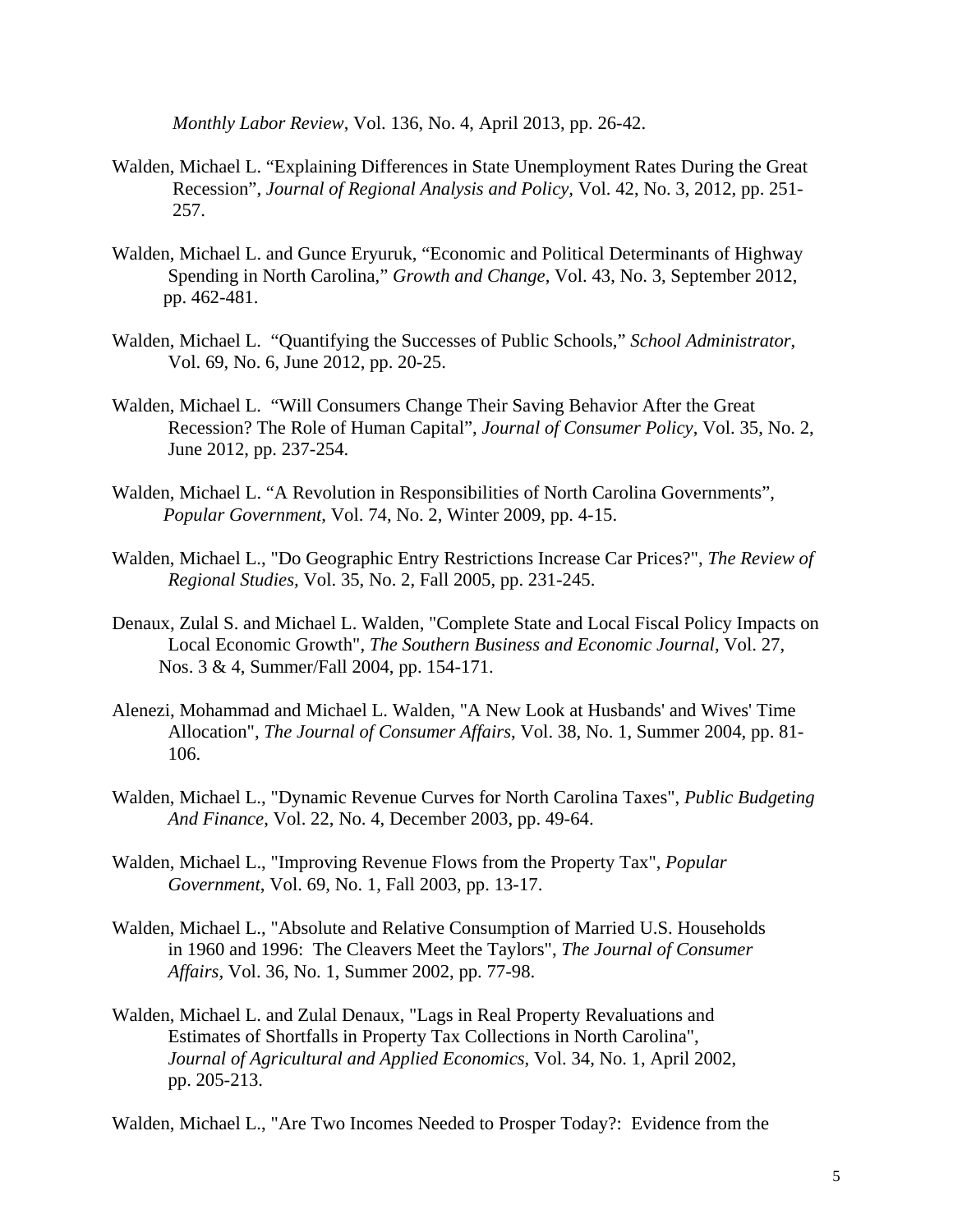1960s to the 1990s", *The Journal of Consumer Affairs*, Vol. 35, No. 1, pp. 141- 161, Summer 2001.

- Walden, Michael L. and Zulal Sogutlu. "Determinants of Intrastate Variation in Teacher Salaries," *The Economics of Education Review*, Vol. 20, No. 1, 2001, pp. 63-70.
- Walden, Michael L. and Mark Sisak. "School Inputs and Educational Outcomes in North Carolina: Comparison of Static and Dynamic Analyses", *Journal of Agricultural and Applied Economics*, Vol. 31, No. 3, December 1999, pp. 593-609.
- Walden, Michael L. "Geographic Variation in Consumer Prices: Implications for Local Price Indices," *The Journal of Consumer Affairs*, Vol. 32, No. 2, Winter 1998, pp. 204-226.
- Walden, Michael L. "How Much Income Variation Really Exists Within a State?" *The Review of Regional Studies*, Vol. 27, No. 3, Winter 1997, pp. 237-250.
- Walden, Michael L. "Implicit Tax Rates of the Expanded Earned Income Tax Credits for Welfare Recipients in North Carolina," *Journal of Consumer Affairs*, Vol. 30, No. 2, Winter 1996, pp. 348-372.
- Walden, Michael L. "Problems in Reforming Welfare: The North Carolina Experience," *Advancing the Consumer Interest*, Vol. 8, No. 1, Spring 1996, pp. 6-10.
- Walden, Michael L. and Craig Newmark, "Interstate Variation in Teacher Salaries," *Economics of Education Review*, Vol. 14, No. 4, December 1995, pp. 395-402.
- Newmark, Craig and Michael L. Walden, "Should You Retire at Age 62 or 65?" *Financial Counseling and Planning*, 6, 1995, pp. 35-44.
- Walden, Michael L. "Con: Global TransPark is a Risky Investment for the State," *North Carolina Insight*, September 1992, 14(2): pp. 49-57.
- Walden, Michael L. "The Relative Benefits of Making a Higher Down payment or Paying Points for a Lower Interest Rate," *Financial Counseling and Planning*, 3, 1992, pp. 63-78.
- Walden, Michael L. "Magnet Schools and the Differential Impact of School Quality on Residential Property Values," *The Journal of Real Estate Research*, Summer 1990. 5(2): 221-230.
- Walden, Michael L. "The Economics of Rent-to-Own Contracts," *Journal of Consumer Affairs*, Winter, 1990, 24(2): 326-337.
- Walden, Michael L. "Testing Implications of Spatial Economics Models: Some Evidence from Food Retailing," *The Journal of Consumer Affairs*, Vol., 24(1), Summer, 1990, pp. 24-43.

Walden, Michael L. "Why Unit Prices of Supermarket Products Vary," *Journal of Consumer*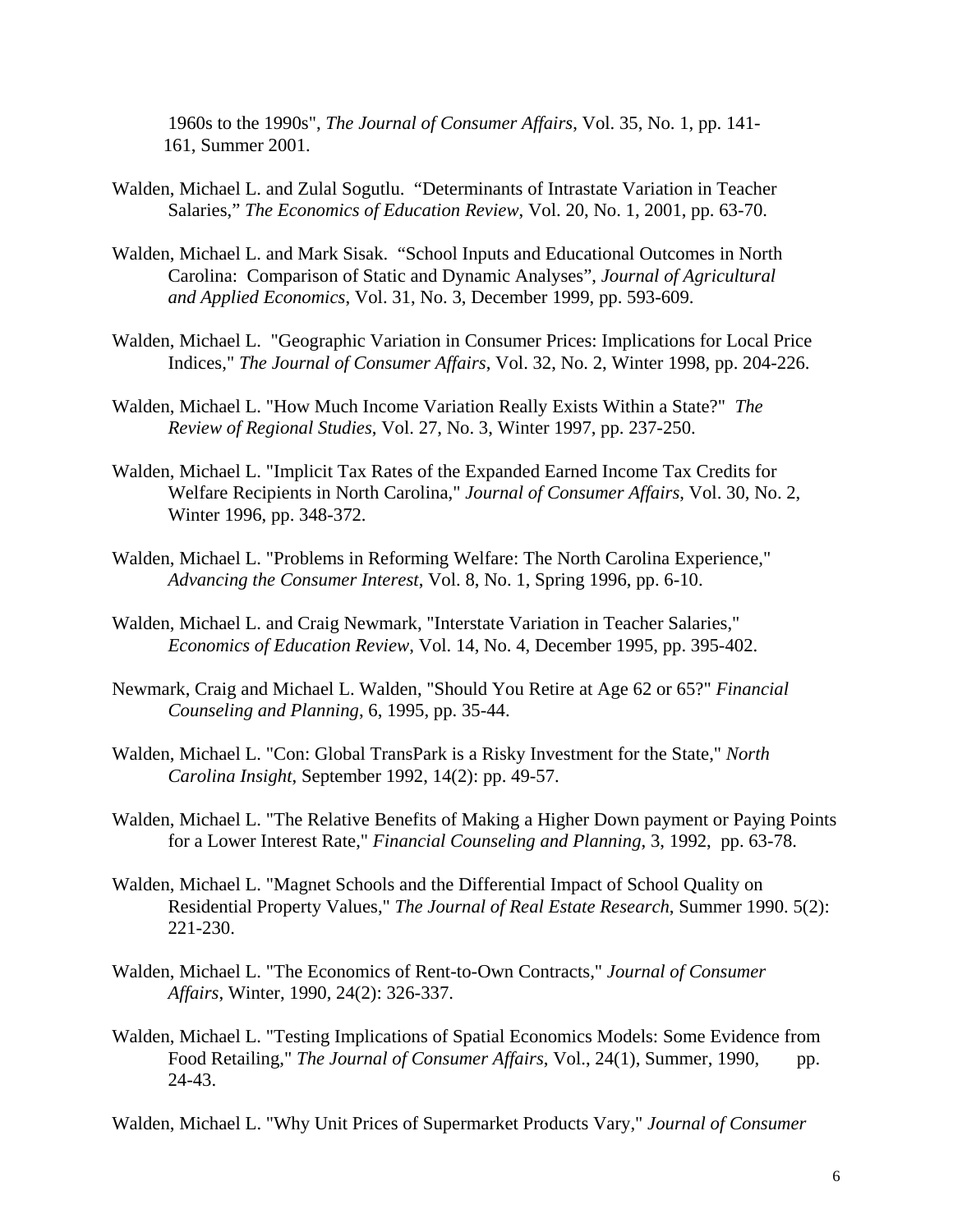*Affairs*, 1988, 22(1): 74-84.

- Walden, Michael L. "Effects of Housing Codes on Local Housing Markets," *American Real Estate and Urban Economics Journal*, 1987, 15(2): 13-31.
- Walden, Michael L. A review of "Banks, Thrifts and Insurance Companies: Surviving the 1980's," *Journal of Risk and Insurance*, 1986, 52(4): 783-784.
- Walden, Michael L. "Can Regulators Help Consumers Make Better Choices: The Case of Life Insurance Policies," *Journal of Insurance Regulation*, Vol. 3, 1985.
- Walden, Michael L. "The Life Insurance Policy as an Option's Contract: An Empirical Investigation," *Journal of Risk and Insurance*, 1985, 52(1): 44-58.
- Walden, Michael L. "Estimating the Benefits of Individual Retirement Accounts: A Comparison to Capital Gains Investing," *Journal of Consumer Affairs*, 1984, 18(2): 296-304.
- Walden, Michael L. "A Simple Procedure for Evaluating Homeownership as an Investment," *Journal of Consumer Affairs*, 1983, 17(2): 439-447.
- Walden, Michael L. and Carol B. Meeks. "The Demand for Housing Capital Expenditures by the Elderly," *Housing and Society*, 1982, 9: 31-41.
- Walden, Michael L., "A Note on Benefit and Cost Estimates in Publicly Assisted Housing," *Journal of Regional Science*, 1981, 21(3): 421-23.
- Walden, Michael L., "Microeconomic Impacts of Inflation on the Food and Agriculture Sector: Discussion," *American Journal of Agricultural Economics*, 1981, 63(5): 965-66

# **Other Periodicals and Trade Journals**

- Walden, Michael L. "The Investment Boxing Match", Carolina Journal, 25, 9, 22.
- Walden, Michael L. "The Declining U.S. Labor Force", Carolina Journal, 25, 8, 22.
- Walden, Michael L. "Lessons from the 1970s Gas Crisis", Carolina Journal, 25, 7, 22.
- Walden, Michael L. "Occupational Churn in N.C." Carolina Journal, 25, 6, 22.
- Walden, Michael L. "One Source of Public Anger", Carolina Journal, 25, 4, 22.
- Walden, Michael L. "North Carolina's Wild Ride", Carolina Journal, 25, 3, 22.
- Walden, Michael L. "N.C. May Borrow to Build", Carolina Journal, 25, 2, 22.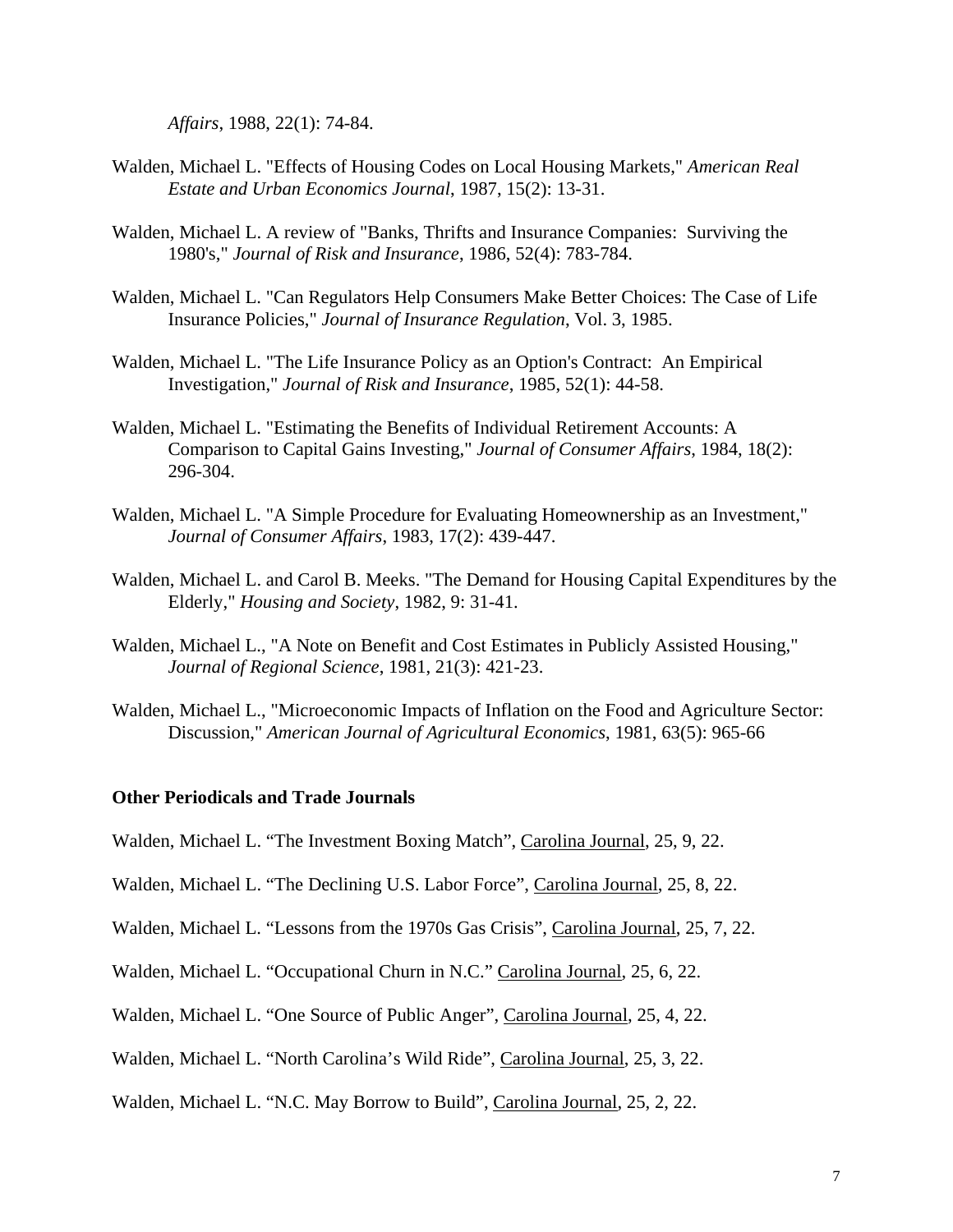Walden, Michael L. "Deciphering Unemployment Rates", Carolina Journal, 25, 1, 22.

Walden, Michael L. "Efficiency and Natural Resources", Carolina Journal, 24, 12, 22.

Walden, Michael L. "Why Recession Worries Are Growing", Carolina Journal, 24, 11, 26.

Walden, Michael L. "Belk's Sale and N.C. Retailing", Carolina Journal, 24, 10, 26.

Walden, Michael L. "Productivity Slump Hard to Explain", Carolina Journal, 24, 9, 26.

Walden, Michael L. "Outside Forces Affect N.C. Economy", Carolina Journal, 24, 8, 26.

Walden, Michael L. "How Dining Out Became Normal", Carolina Journal, 24, 7, 26.

Walden, Michael L. "Change Coming to N.C. Job Market", Carolina Journal, 24, 6, 26.

Walden, Michael L. "Inflation Not Running Away – Yet", Carolina Journal, 24, 5, 26.

Walden, Michael L. "Differing Views on the Economy", Carolina Journal, 24, 4, 26.

Walden, Michael L. "Confronting Retirement", Carolina Journal, 24, 3, 26.

Walden, Michael L. "Paying for Infrastructure", Carolina Journal, 24, 2, 26.

Walden, Michael L. "The Tenuous Middle Class", Carolina Journal, 24, 1, 26.

Walden, Michael L. "Factory and Farm", Carolina Journal, 23, 12, 26.

Walden, Michael L. "Stability and Control", Carolina Journal, 23, 11, 26.

Walden, Michael L. "Population Growth and Our Future", Carolina Journal, 23, 10, 26.

Walden, Michael L. "Concerns about Higher Inflation", Carolina Journal, 23, 9, 26.

Walden, Michael L. "A Lesson for NC Renewal", Carolina Journal, 23, 8, 26.

Walden, Michael L. "Is Small the New Big?" Carolina Journal, 23, 7, 26.

Walden, Michael L. "Dynamic Times, Now and Then", Carolina Journal, 23, 6, 26.

Walden, Michael L. "When's a Cable Company too Big?" Carolina Journal, 23, 5, 26.

Walden, Michael L. "Measuring Inflation", Carolina Journal, 23, 4, 26.

Walden, Michael L. "Unemployment Benefits", Carolina Journal, 23, 3, 26.

Walden, Michael L. "Counting Jobs Can Be Confusing", Carolina Journal, 23, 2, 26.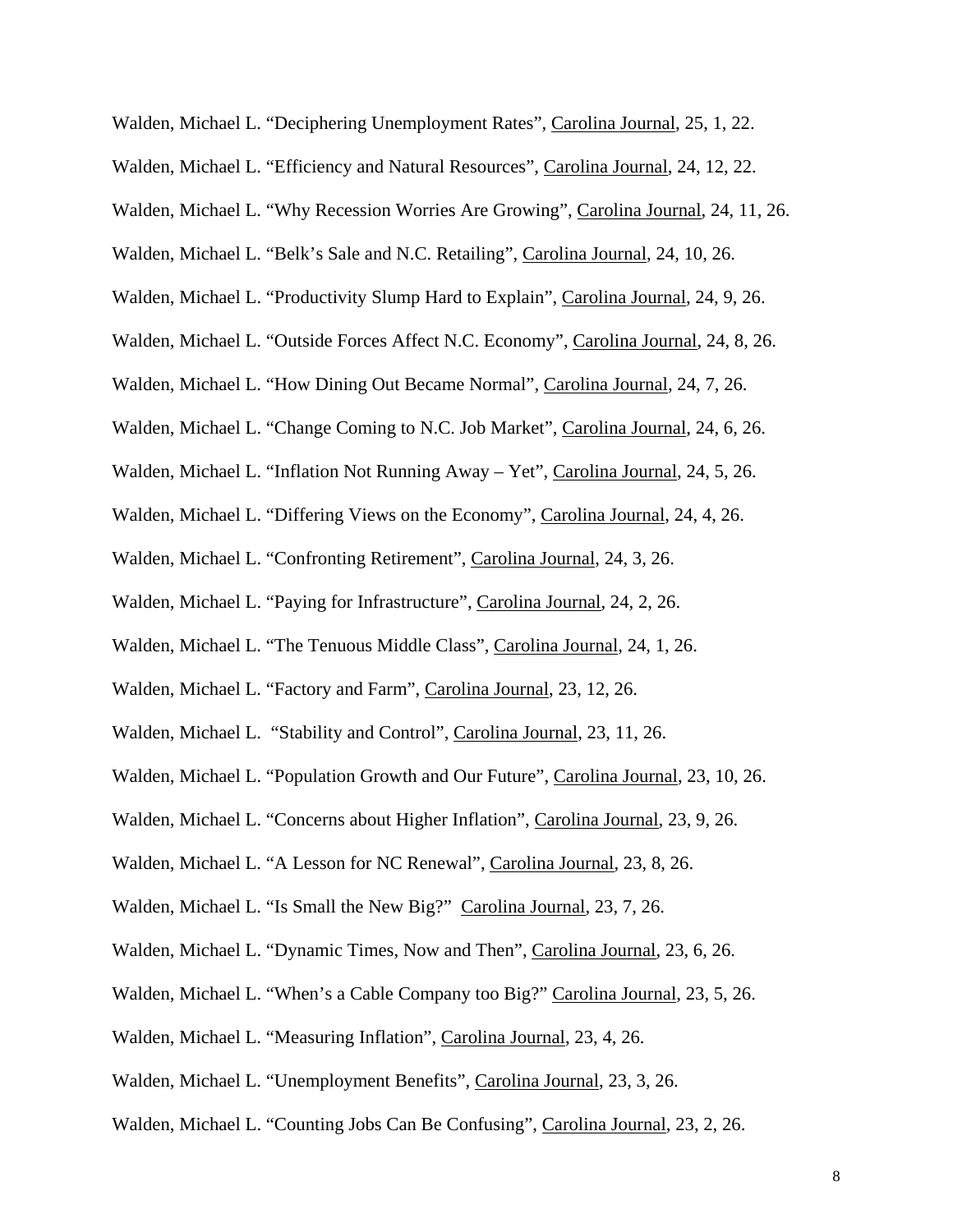- Walden, Michael L. "Apprenticeships and the Market", Carolina Journal, 23, 1, 26.
- Walden, Michael L. "Growth and the Economy", Carolina Journal, 22, 12, 26.
- Walden, Michael L. "Markets and Weightlifting", Carolina Journal, 22, 11, 26.
- Walden, Michael L. "Do We Ever Have Enough?" Carolina Journal, 22, 10, 26.
- Walden, Michael L. Gauging North Carolina's Economy, Carolina Journal, 22, 9, 26.
- Walden, Michael L. "Worries About Low Inflation", Carolina Journal, 22, 8, 26.
- Walden, Michael L. "Technology and the Future", Carolina Journal 22, 7, 26.
- Walden, Michael L. "Behind China's Economic Boom", Carolina Journal, 22, 6, 26.
- Walden, Michael L. "Robots in Our Workplace?" Carolina Journal, 22, 5, 26.
- Walden, Michael L. "Why Nations Fail", Carolina Journal, 22, 4, 26.
- Walden, Michael. L. "What's the Best COLA?" Carolina Journal, 22, 3, 26.
- Walden, Michael L. "Policies to Boost Growth", Carolina Journal, 22, 2, 26.
- Walden, Michael L. "Debts and Deficits", Carolina Journal, 22, 1, 26.
- Walden, Michael L. "'Tax Expenditures' and the Budget", Carolina Journal, 21, 12, 26.
- Walden, Michael L. "Fed Earns 'Incomplete' Grade", Carolina Journal, 21, 11, 26.
- Walden, Michael L. "Dealing with Medicare", Carolina Journal, 21, 10, 26.
- Walden, Michael L. "Can We Agree Somewhat", Carolina Journal, 21, 9, 26.
- Walden, Michael L. "Are Jobs Coming? And Where?" Carolina Journal, 21, 8, 26.
- Walden, Michael L. "Why Are Interest Rates Super Low?", Carolina Journal, 21, 7, 26.
- Walden, Michael L. "Government: Growing and Shrinking", Carolina Journal, 21, 6, 26.
- Walden, Michael L. "Economics and Elections", Carolina Journal, 21, 5, 26.
- Walden, Michael L. "Common-Sense Proposals", Carolina Journal, 21, 4, 26.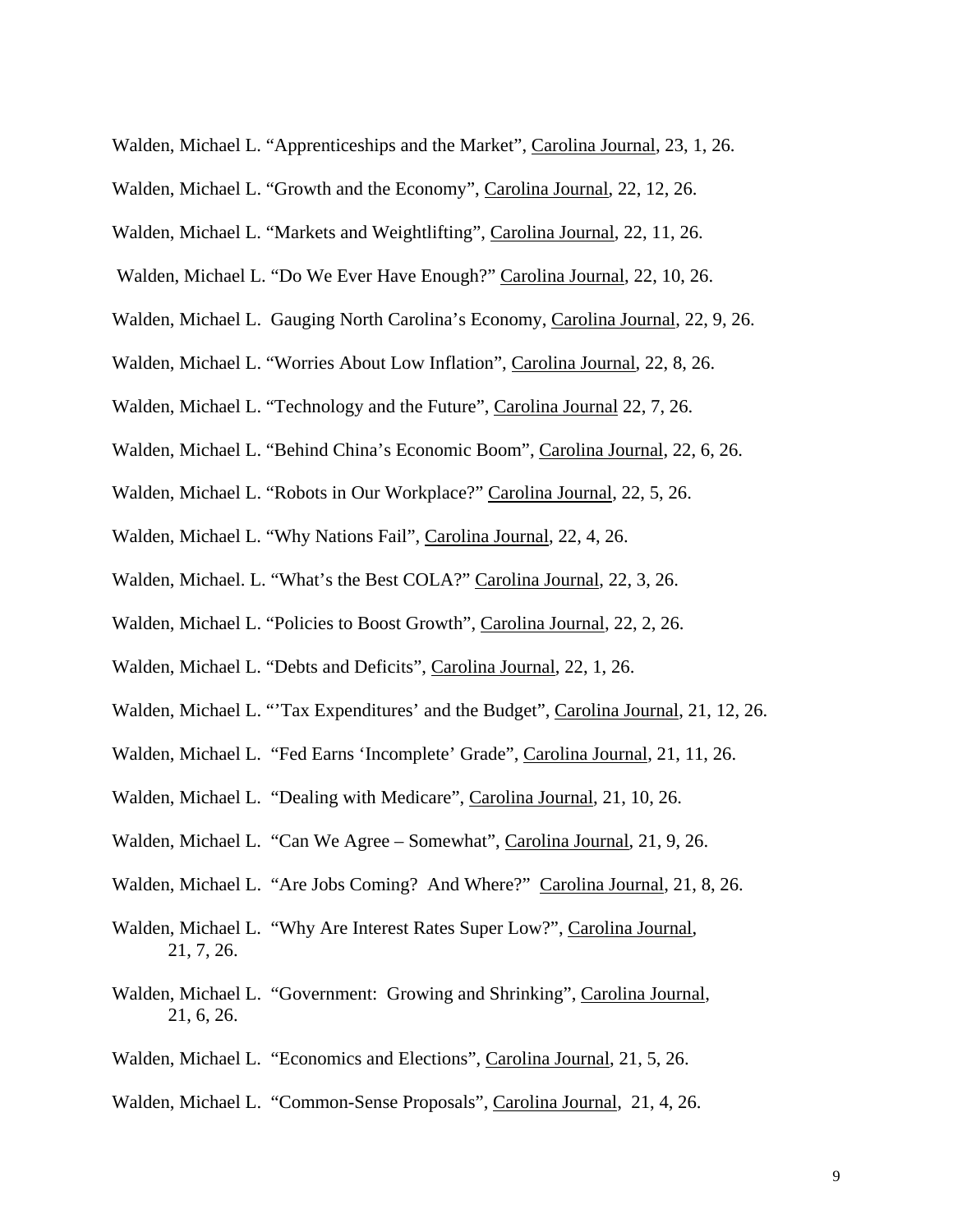- Walden, Michael. "A Manufacturing Comeback?" Carolina Journal, 21, 3, 26.
- Walden, Michael. "Competing Economic Models", Carolina Journal, 21, 2, 26.
- Walden, Michael. "The Credit Crunch", Carolina Journal, 21, 1, 26.
- Walden, Michael. "Should You Buy Local?" Carolina Journal, 20, 12, 26.
- Walden, Michael. "Counting Jobs Not So Simple", Carolina Journal, 20, 11, 26.
- Walden, Michael. "Wealth Loss is the Big Story", Carolina Journal, 20, 10, 26.
- Walden, Michael. "Demographics and Economics", Carolina Journal, 20, 9, 26.
- Walden, Michael. "Learning from Foreign Economies", Carolina Journal, 20, 8, 26.
- Walden, Michael. "Economic 'Isms'", Carolina Journal, 20, 7, 26.
- Walden, Michael. "The Economy's 'Significant Six'", Carolina Journal, 20, 6, 26.
- Walden, Michael. "New Reality for Property Values", Carolina Journal, 20, 5, 26.
- Walden, Michael. "'Loss of Clout' Worries Overblown", Carolina Journal, 20, 4, 26.
- Walden, Michael. "Why Jobs Aren't Coming Back? Carolina Journal, 20, 3, 26.
- Walden, Michael. "Does N.C. Follow Hauser's Law?" Carolina Journal, 20, 2, 26.
- Walden, Michael. "Where Are the Plane Mechanics?" Carolina Journal, 20, 1, 26.
- Walden, Michael. "Facing Economic Realities", Carolina Journal, 19, 12, 26.
- Walden, Michael. "On Pay and Productivity", Carolina Journal, 19, 11, 26.
- Walden, Michael. "Efficiency vs. Equity", Carolina Journal, 19, 10, 26.
- Walden, Michael. "Plan B for the Jobless", Carolina Journal, 19, 9, 26.
- Walden, Michael. "We Are Still Competitive." Carolina Journal, 19, 8, 26.
- Walden, Michael. "Is Capitalism Up for Grabs?" Carolina Journal, 19, 7, 26.
- Walden, Michael. "Recession is Over, But…" Carolina Journal 19, 6, 26.
- Walden, Michael. "Health Care Free Market, RIP", Carolina Journal, 19, 5, 26.
- Walden, Michael. "How Can We Create Jobs?" Carolina Journal, 19, 4, 26.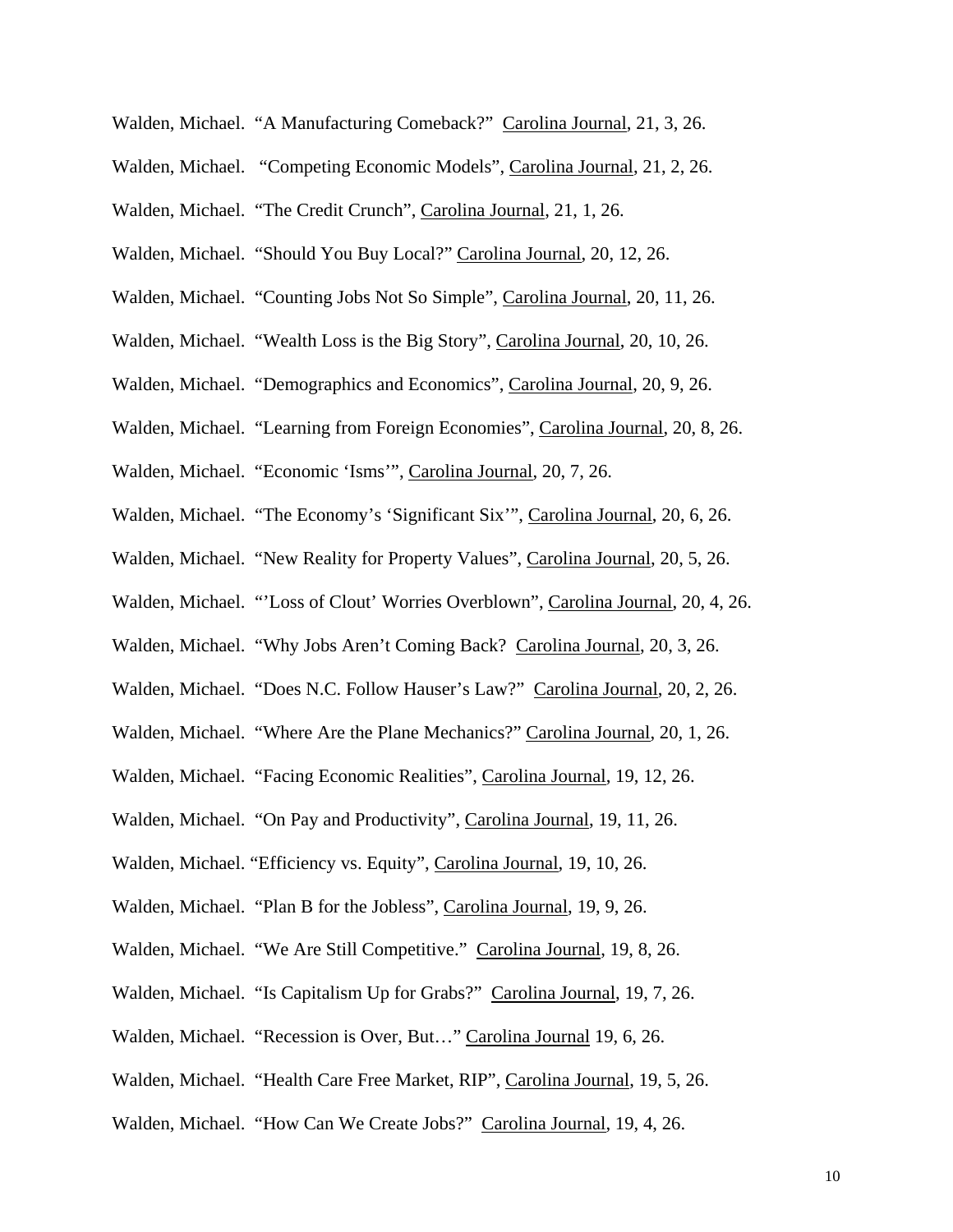Walden, Michael. "Why the Recovery Should Be Slow", Carolina Journal, 19, 3, 26.

- Walden, Michael. "Innovation is the Key to Prosperity", Carolina Journal, 19, 2, 26.
- Walden, Michael. "Is Tax Reform in N.C.'s Future?" Carolina Journal, 19, 1, 26.
- Walden, Michael. "What Really Caused the Recession?" Carolina Journal, 18, 11, 26.
- Walden, Michael. "Are Both Recessions Over?" Carolina Journal, 18, 10, 26.
- Walden, Michael. "Economics and Health Care", Carolina Journal, 18, 9, 26.
- Walden, Michael L. "The Rich and Revenues", Carolina Journal, 18, 8, 26.
- Walden, Michael L. "What Will the Recovery Look Like?" Carolina Journal, 18, 7. 26.
- Walden, Michael L. "Why Are We Finally Saving?" Carolina Journal, 18, 6, 26.
- Walden, Michael L. "A Mystery to Ponder", Carolina Journal, 18, 6, 26.
- Walden, Michael L. "Is a Big Financial Shift Coming?" Carolina Journal, 18, 5, 26.
- Walden, Michael. L. "Is Recession-Proof a Myth?" Carolina Journal, 18, 4, 26.
- Walden, Michael L. "What's the Exit Strategy?" Carolina Journal, 18, 3, 26.
- Walden, Michael L. "Should You Hope for Deflation?" Carolina Journal, 18, 2, 26.
- Walden, Michael L. "Economic Challenges", Carolina Journal, 18, 1, 26.
- Walden, Michael. L. "Steering the Economic Ship," Carolina Journal, 17, 12, 26.
- Walden, Michael L. "What's a Worker Worth?" Carolina Journal, 17, 11, 27.
- Walden, Michael L. "Where's the Next Bubble?" Carolina Journal, 17, 10, 26.
- Walden, Michael L. "Consumers and Gas Prices," Carolina Journal, 17, 9, 26.
- Walden, Michael L. "If It Can Be Done, Should It?" Carolina Journal, 17, 8, 26.
- Walden, Michael L. "Inflation Gauged by Stats, Not Emotions," Carolina Journal, 17, 7, 26.
- Walden, Michael L. "Will N.C. Do Better This Time Around?" Carolina Journal, 17, 6, 26.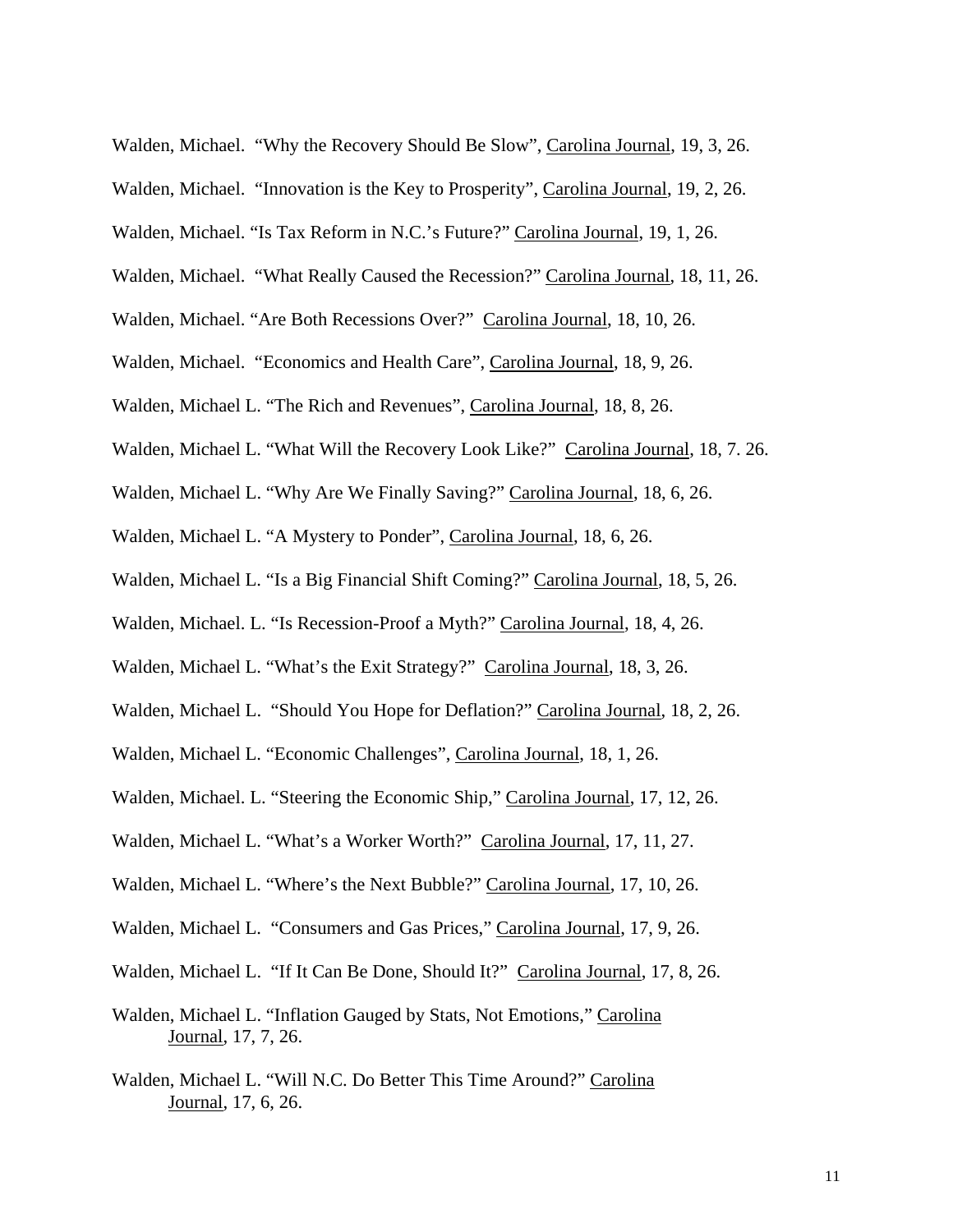- Walden, Michael L. "Is It Easy to Measure Economic Progress?" Carolina Journal, 17, 5, 26.
- Walden, Michael L. "Waste is a Relative Term, Not Always Bad," Carolina Journal, 17, 4, 26.
- Walden, Michael. L. "Should You Fear a Recession?" Carolina Journal, 17, 3, 26.
- Walden, Michael L. "Are the Best Things in Life Free?" Carolina Journal, 17, 2, 26.
- Walden, Michael L. "Assessing Dueling Health Care Approaches," Carolina Journal, 17, 1, 26.
- Walden, Michael L. "Economics Best Way to Conserve Water," Carolina Journal, 16, 12, 26.
- Walden, Michael L. "What Is a Recession, and Are We in One?" Carolina Journal, 16, 11, 26.
- Walden, Michael L. "Where Will the Jobs Be in N.C.'s Future?" Carolina Journal, 16, 10, 26.
- Walden, Michael L. "How 'Elastic' Are Lottery Ticket Sales?" Carolina Journal, 16, 9, 26.
- Walden, Michael L. "How Is North Carolina's Economy Changing?" Carolina Journal, 16, 8, 26.
- Walden, Michael L. "Media Not Telling Full Story on Prices", Carolina Journal, 16, 7, 26.
- Walden, Michael L. "Can Economics Solve Pollution Problems?" Carolina Journal, 16, 6, 26.
- Walden, Michael L. "Are Loan Interest Charges a Rip-Off?" Carolina Journal, 16, 5, 26.
- Walden, Michael L. "Is Economics Sabotaging Alternative Fuels?" Carolina Journal, 16, 4, 26.
- Walden, Michael L. "What Did Milton Friedman Teach Us?" Carolina Journal, 16, 3, 26.
- Walden, Michael L. "Is the World Governed by Economic Cycles?" Carolina Journal, 16, 2, 26.

Walden, Michael L. "Is Manufacturing Still Alive and Kicking?" Carolina Journal,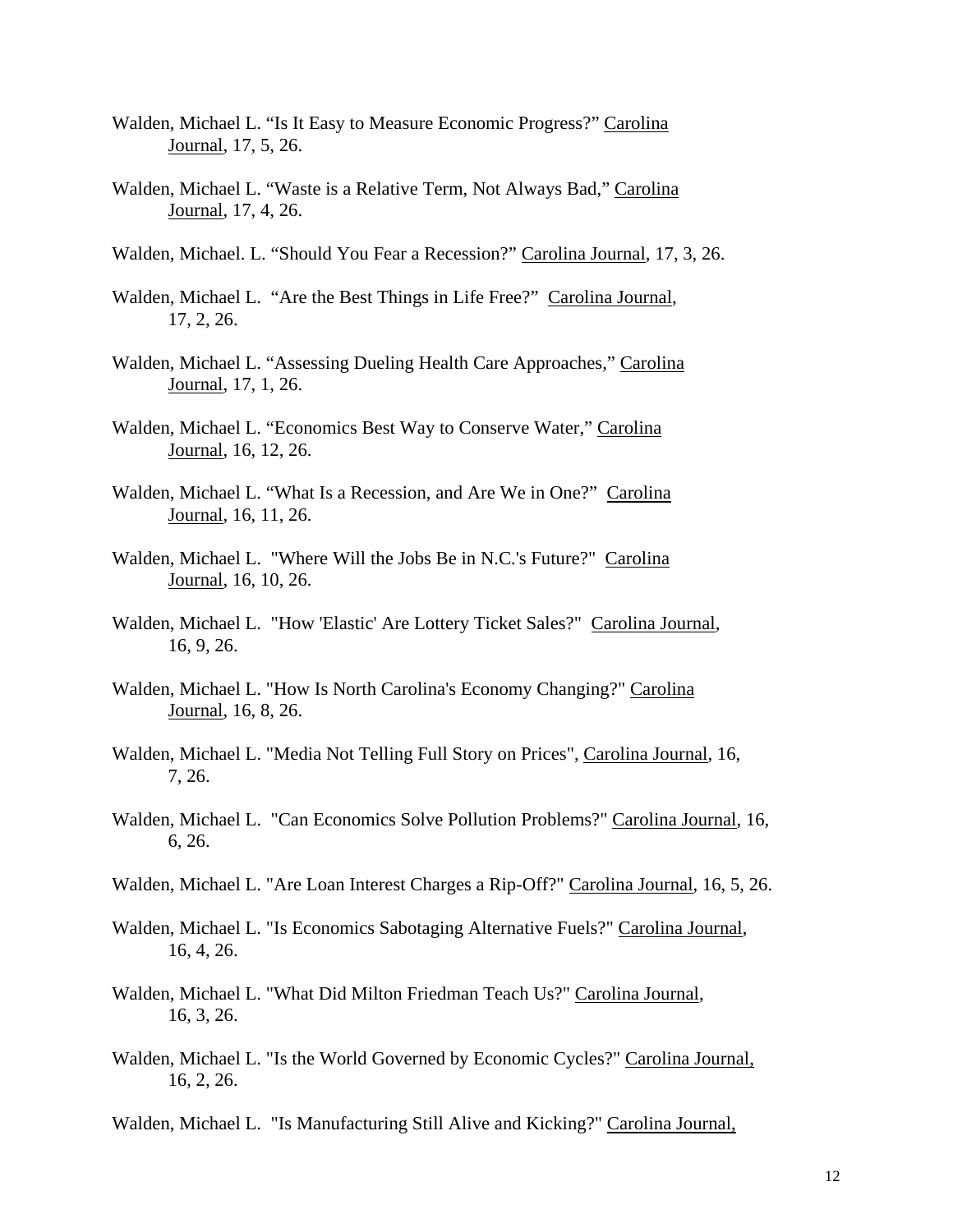16, 1, 26.

- Walden, Michael L. "Who's Winning the Economic Race in N.C.?" Carolina Journal, 15, 12, 26.
- Walden, Michael L. "Some Speedy Economic Myth Debunking", Carolina Journal, 15, 11, 26.
- Walden, Michael L. "Where Has the Middle Class Gone?" Carolina Journal, 15, 10, 26.
- Walden, Michael L. "An Economist's Top 10 Proves They're Not Strange After All", Carolina Journal, 15, 9, 27.
- Walden, Michael L. "Surpluses: Here Today, Gone Tomorrow", Carolina Journal, 15,8,26.
- Walden, Michael L. "When Is a Tax Increase Not an Increase?" Carolina Journal, 15,7,26.
- Walden, Michael L. "Can Economic Rules Explain Gas Prices?" Carolina Journal, 15, 6, 26.
- Walden, Michael L. "Measuring What Makes North Carolina Tick", Carolina Journal, 15,5,26.
- Walden, Michael L. "For Some Time, Oil Will Be In Our Future", Carolina Journal, 15,4,26.
- Walden, Michael L. "Ban 'Equity' From Political Discussions", Carolina Journal, 15,3,26.
- Walden, Michael L. "Putting a Crystal Ball to the Job Market", Carolina Journal, 15, 2, 26.
- Walden, Michael L. "Consumers Dictate 'Creative Destruction'", Carolina Journal, 15, 1, 26.
- Walden, Michael L. "Tax Reform Involves Tough Tradeoffs," Carolina Journal, 14, 12, 26.
- Walden, Michael L. "When It Comes to Energy, the Market Rules", Carolina Journal, 14, 11, 26.
- Walden, Michael L. "There Is Good News on Prices; All You Have to Do Is Look", Carolina Journal, 14, 10, 27.

Walden, Michael L. "Debt Can Be Used Responsibly to One's Benefit", Carolina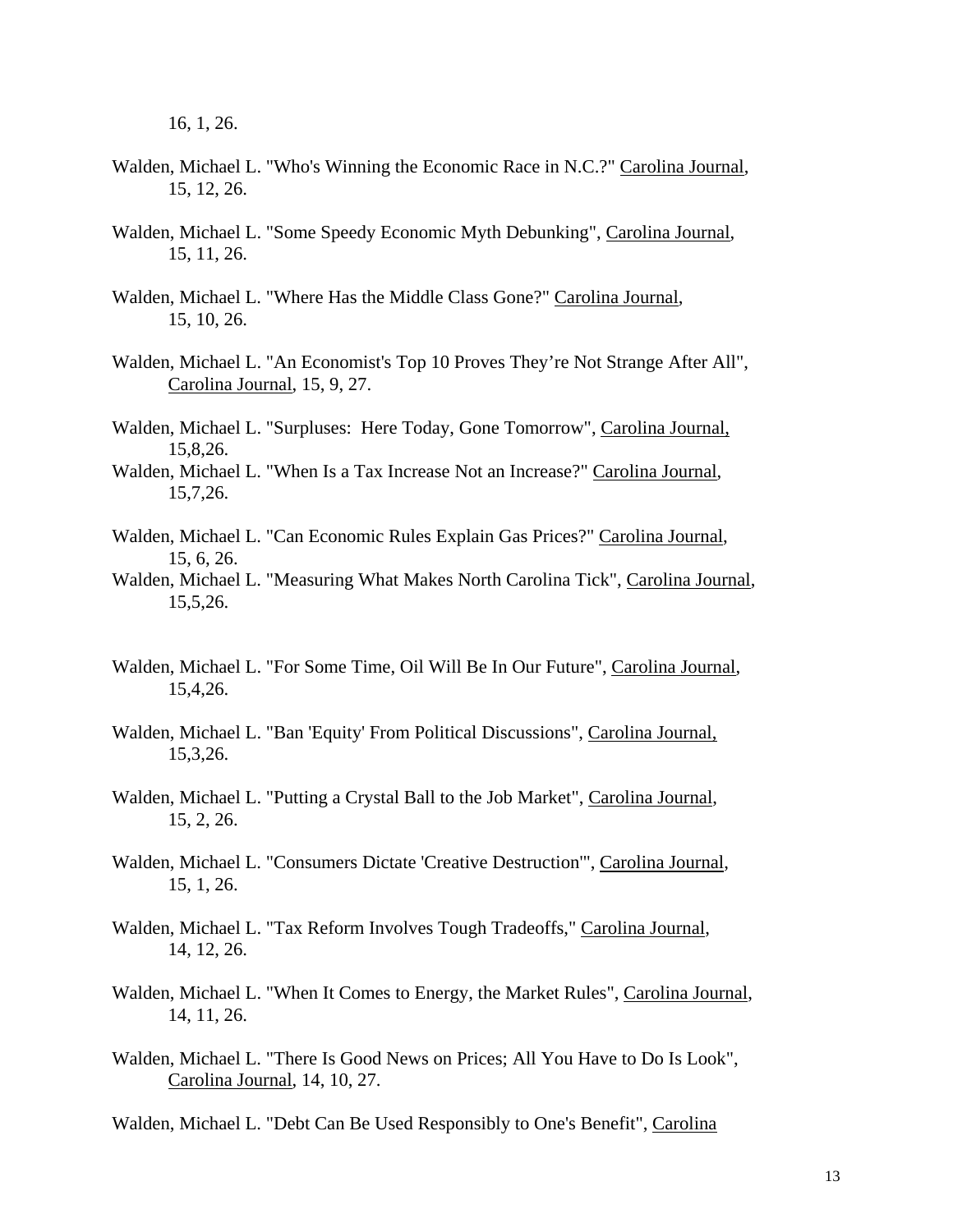Journal, 14, 9, 27.

- Walden, Michael. L. "Adjusting Social Security: It's All in the Indexing", Carolina Journal, 14, 8, 27.
- Walden, Michael L. "What Gets Inflation Started? Money", Carolina Journal, 14, 7, 26.
- Walden, Michael L. "Should North Carolinians Lead With Their Hearts or Their Heads?" Carolina Journal, 14, 5, 27.
- Walden, Michael L. "What's Driving Health Care Spending?" Carolina Journal, 14, 4, 26.
- Walden, Michael L. "Are We Economic Hostages to Foreigners?" Carolina Journal, 14, 3, 22.
- Walden, Michael L. "The Inevitable Fall of the Tobacco Program", Carolina Journal, 14, 2, 22.
- Walden, Michael L. "What Kind of Tax Reform Will Bush Push?" Carolina Journal, 14, 1, 20.
- Walden, Michael L. "Why Can't Government Be Operated Like a Business?" Carolina Journal, 13, 11, 23.
- Walden, Michael L. "Why Do Some Workers Get Big Paychecks?" Carolina Journal 13, 10, 22.
- Walden, Michael L. "Dear N.C. Candidates: Five Areas to Improve State Government", Carolina Journal, 13, 9, 23.
- Walden, Michael L. "Swallowing a Bitter Lesson on the Price of Prescription Drugs", Carolina Journal, 13, 8, 23.
- Walden, Michael L. "Is It Time to Change How We Pay for College?" Carolina Journal, 13, 7, 22.
- Walden, Michael L. "What's the Big Deal About Having a Service Economy?" Carolina Journal, 13, 6, 23.
- Walden, Michael L. "Debunking the 'Reverse Robin Hood' Myth", Carolina Journal, 13, 5, 22.
- Walden, Michael L. "The Great National Debate: Will the Real Job Count Please Stand Up?" Carolina Journal, 13, 4, 23.
- Walden, Michael L. "Out and In: Jobs Both Leave and Come Into the United States", Carolina Journal, 13, 3, 23.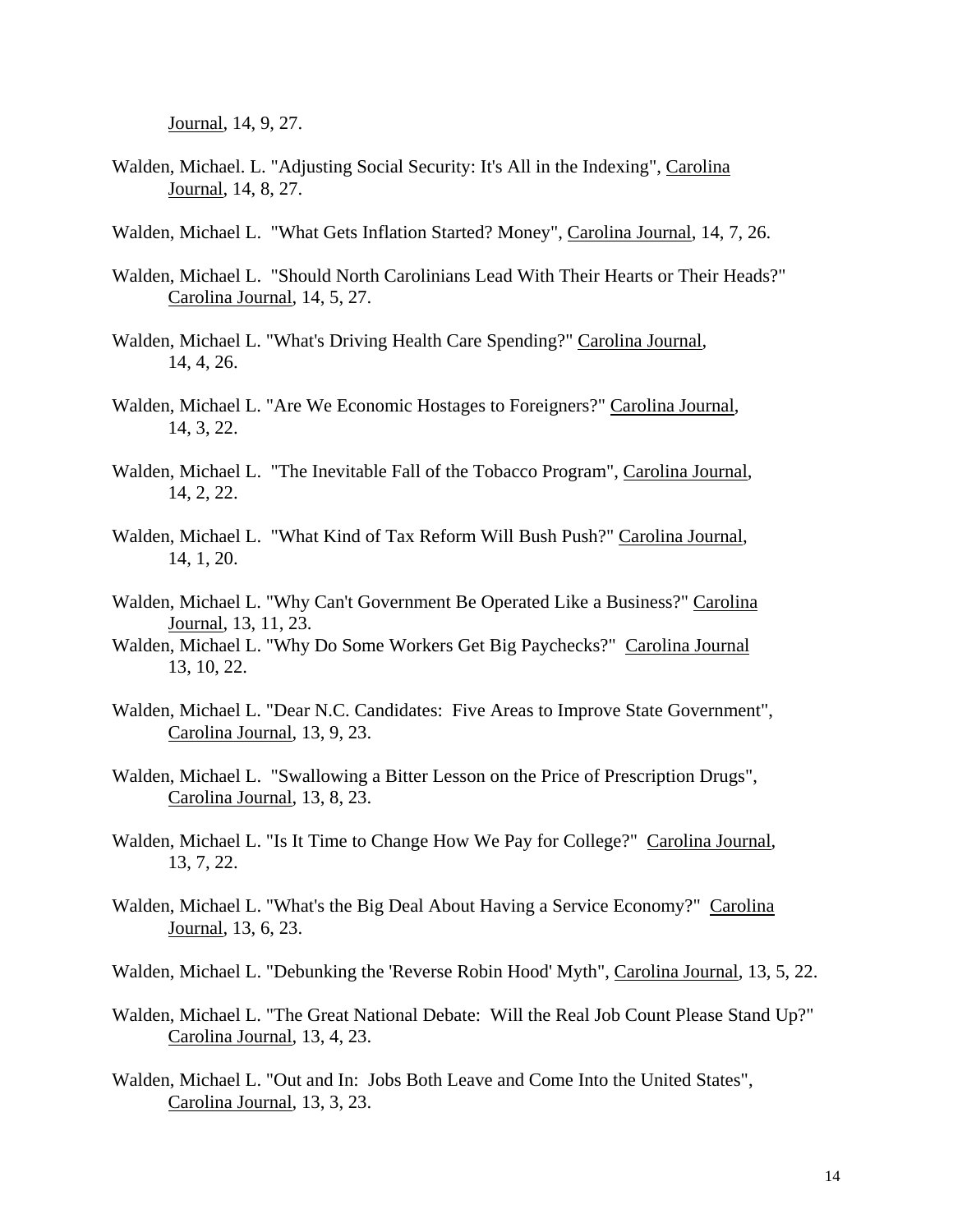Walden, Michael L. "Should Americans Fear a Trade Deficit?" Carolina Journal, 13, 2, 22.

- Walden, Michael L. "Power, Profits, and Big Business: Not a Slam Dunk", Carolina Journal, 13, 1, 22.
- Walden, Michael L. "Solving Government's Spending Puzzle: It's All About Transfers", Carolina Journal, 12, 12, 23.
- Walden, Michael L. "Exploding the Myth of Low-Paying Service-Industry Jobs", Carolina Journal, 12, 11, 23.
- Walden, Michael L. "Pillowtex: Consumers Shouldn't Forget Benefits of Free Trade", Carolina Journal, 12, 10, 23.
- Walden, Michael L. "Breaking the Language Barrier When Talking Economics", Carolina Journal, 12, 9, 23.
- Walden, Michael L. "Three Market Intrusions that Lawmakers Shouldn't Make", Carolina Journal, 12, 8, 23.
- Walden, Michael L. "Economists Debunk Myths of Urban Sprawl", Carolina Journal, 12, 7, 22.
- Walden, Michael L. "North Carolina's Spending Soared in the 1990s", Carolina Journal, 12, 6, 22.
- Walden, Michael L. "All Spending Caps Aren't Created Equal", Carolina Journal, 12, 5, 23.
- Walden, Michael L. "State's Good News Trumps Bad News", Carolina Journal, 12, 4, 22.
- Walden, Michael L. "What Roles Should We Let Government Play in Our Lives?" Carolina Journal, 12, 3, 23.
- Walden, Michael L. "Fiction, Facts, and Freezing in December's Ice Storm", Carolina Journal, 12, 2, 23.
- Walden, Michael L. "N.C. Manufacturing is Alive and Well", Carolina Journal, 12, 1, 22.
- Walden, Michael L. "The Fallacy of Economic Incentives", Carolina Journal, 11, 12, 22.
- Walden, Michael L. "How Taxing is North Carolina?", Carolina Journal, 11, 11, 22.

Walden, Michael L. "Should the Government Tell Us How Much Water to Use?"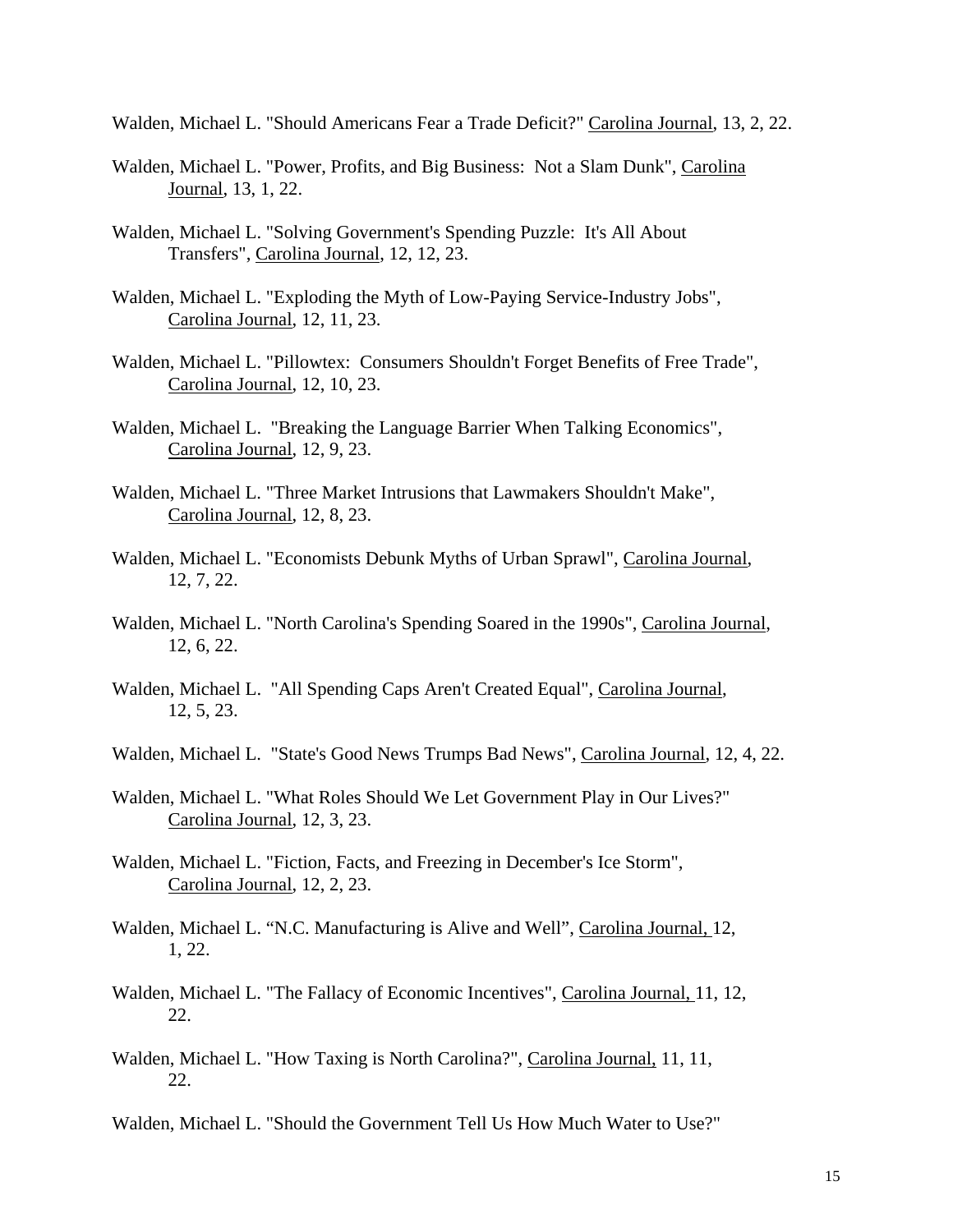Carolina Journal, 11, 10, 23.

- Walden, Michael L. "Has Baseball Struck Out? Money, Markets, and Competition", Carolina Journal, 11, 9, 23.
- Walden, Michael L. "Defining Fairness in Our Economy: It's About Opportunity", Carolina Journal, 11, 8, p. 23.
- Walden, Michael L. "Are Our Textile and Apparel Industries Doomed?" Carolina Journal, 11, 7, 23.
- Walden, Michael L. "Supply Side Economics Is Alive and Well in North Carolina", Carolina Journal, 11, 6, 23.
- Walden, Michael L. "International Trade Improves Our Competitive System", Carolina Journal, 11, 5, 23.
- Walden, Michael L. "The Case for a Competitive System in Public Schools", Carolina Journal, 11, 4, 23.
- Walden, Michael L. "Defense Spending Stands Tall in Economic Development", Carolina Journal, 11, 3, 23.
- Walden, Michael L. "Honk if You Like Paying for Transit in Northern States", Carolina Journal, 11, 2, 23.
- Walden, Michael L. "New Year's Resolutions for North Carolina Policymakers", Carolina Journal, 11, 1, 23.
- Walden, Michael L. "Robin Hood Is Alive and Well in the Federal Tax Code", Carolina Journal, 10, 12, 23.
- Walden, Michael L. "Can U.S. Spend Us Out of Recession?" Carolina Journal, 10, 12, 22.
- Walden, Michael L. "The Folly of Federal Fine-Tuning", Carolina Journal, 10, 11, 22.
- Walden, Michael L. "'Patients Bill of Rights' Denies Economics of Health Care", Carolina Journal, 10, 11, 23.
- Walden, Michael L. "The Folly of a Higher Minimum Wage", Greenhouse Product News, 11, 9, 98.
- Walden, Michael L. "The Minimum Wage Brings Minimum Economic Benefits", Carolina Journal, 10, 10, 23.

Walden, Michael L. "N.C. Property Revaluation System Really Isn't That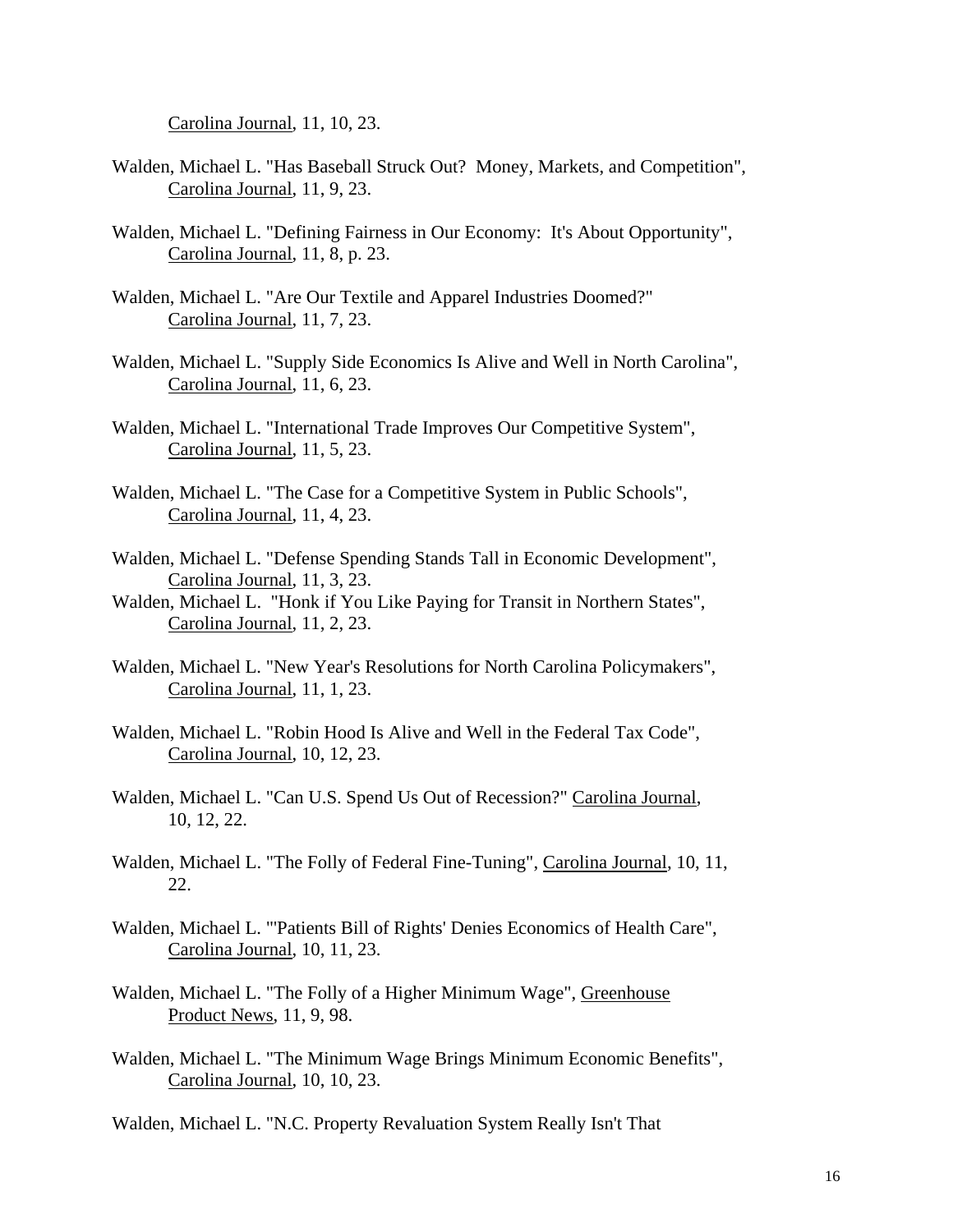Bad", Carolina Journal, 10, 9, 23.

- Walden, Michael L. "Who Is Really to Blame for High Gasoline Prices?" Carolina Journal, 10, 8, 23.
- Walden, Michael L. "The Federal Tax Code Harms and Helps Married Couples", Carolina Journal, 10, 7, 24.
- Walden, Michael L. "One Law that Cannot Be Broken: Supply and Demand", Carolina Journal, 10, 5, 23.
- Walden, Michael L. "Regression, Progression, and Who Gets Soaked by Taxes", Carolina Journal, 10, 4, 23.
- Walden, Michael L. "Should America Pay Down Its National Debt?" Carolina Journal, 10, 3, 23.
- Walden, Michael L. "Tax Cut Favors: Who Benefits from Which Plans?" Carolina Journal, 10, 2, 22-23.
- Walden, Michael L. "Big Economy: Giving the Governor a Green Thumb." Carolina Journal, 10, 1, 22-23.
- Walden, Michael L. "Burdened Beast: Who Pays Taxes Might Surprise You." Carolina Journal, 9, 6, 22-23.
- Walden, Michael L. "Gasoline Blues: Current High Gas Prices Are No Crisis." Carolina Journal, 9, 5, 22-23.
- Walden, Michael L. "On the Margin: How to Judge a Tax Plan." Carolina Journal, 9, 4, 22.
- Walden, Michael L. "Measurements: Gauging Government Is Tricky." Carolina Journal, 9, 3, 22.
- Walden, Michael L. "Women's Work." Carolina Journal, 9, 2, 20.
- Walden, Michael L. "Flat Tax Time: Making NC's Code More Fair." Carolina Journal, 9, 1, 22-23.
- Walden, Michael L. "Feed the Bulls: Sound Policy Aids Market Growth". Carolina Journal, 8, 6, 22-23.
- Walden, Michael L. "North Carolina Miracle: An Economy's Transformation." Carolina Journal, 8, 5, 23.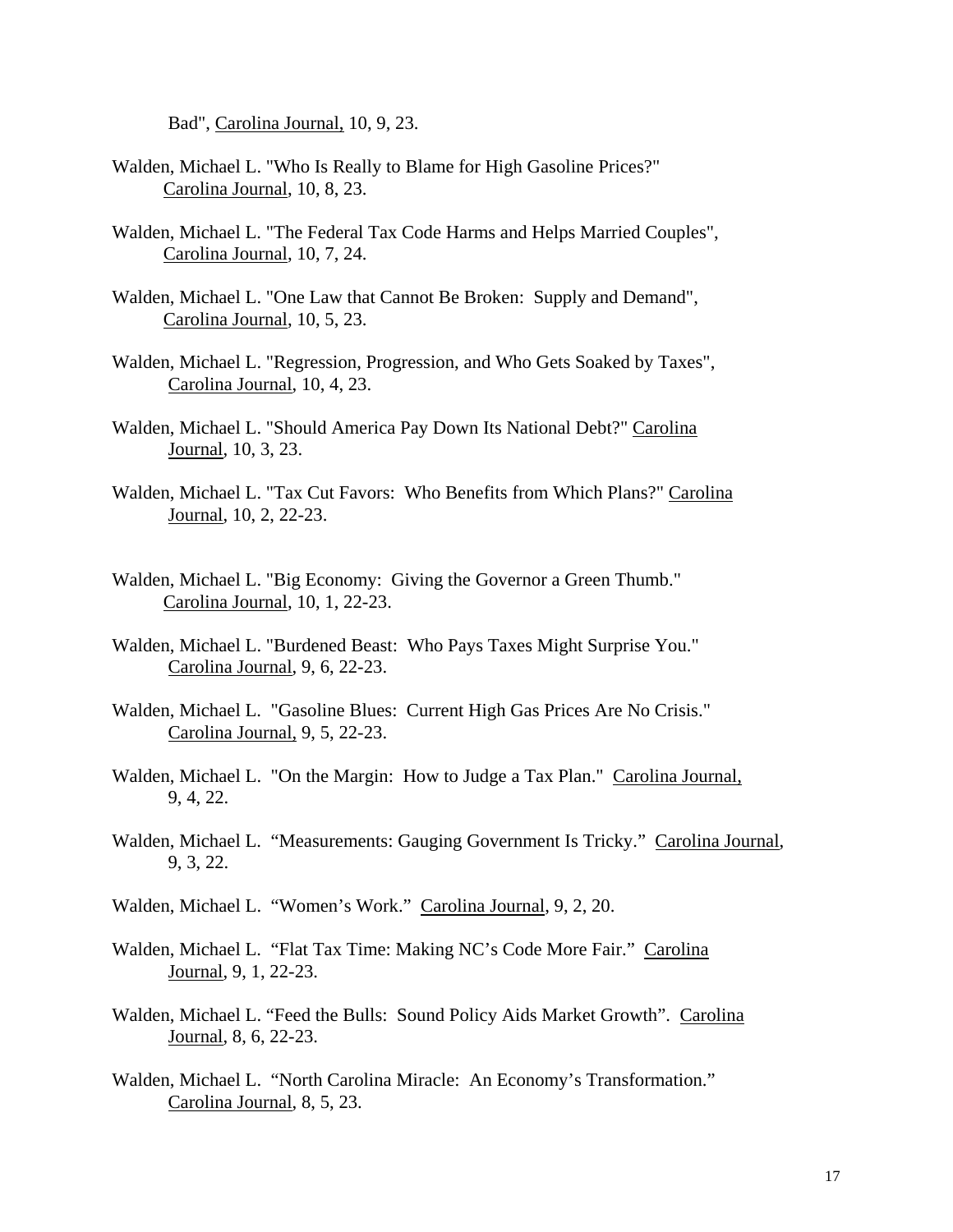- Walden, Michael L. "Election Costs: Do You Have to Be A Millionaire?" Carolina Journal, 8, 4, 23.
- Walden, Michael L. "What is Public?" Carolina Journal, 8, 3, 22-23
- Walden, Michael L. "Follow the Dollars," Carolina Journal, 8, 2, p. 23.
- Walden, Michael L. "Zany Zeros: The Folly of Zero Pricing", Carolina Journal, 8, 1, 22-23.

Walden, Michael L. "Keep Knocking: Opportunity Costs Too Often Ignored",

Carolina Journal, 7, 6, 23.

Walden, Michael L., "Balancing Act: How the Federal Budget Went Black," Carolina Journal, 7, 5, p. 23.

Walden, Michael L., "Worldly Wise," Carolina Journal, 7, 4, p. 23.

Walden, Michael L., "Growth Rate: Let It Happen Naturally," Carolina Journal, 7, 3, p. 23. Walden, Michael L., "Don't Play Ball: Pro Sports Don't Drive the Economy," Carolina Journal, 7, 2, 23.

- Walden, Michael L., "Smoke Screen: Smokers Face Unfair, Illogical Taxes," Carolina Journal, 7, 1, p. 23.
- Walden, Michael L., "Out of Control: No One is Master of the Economy," Carolina Journal, 1997, 6, 6, p. 23.
- Walden, Michael L., "In the Zone: Negotiations Could Help Everyone," Carolina Journal, 1997, 6, 5, pp. 23-24.
- Walden, Michael L., "Stadium Follies: Arena Impact Overstated," Carolina Journal, 1997, 6, 4, pp. 23-24.
- Walden, Michael L., "Working Better: Productivity a Sleeper Issue", Carolina Journal, 1997, 6, 3, p. 25.
- Walden, Michael L., "Supply Siding: Tax Rate Cuts Would Spur Growth," Carolina Journal, 1996, 6, 2, 24.
- Walden, Michael L., "Meritorious Idea: Reforming Teacher Compensation," Carolina Journal, 1996, 6, 1, pp. 23-24.

Walden, Michael L., "Other Deficit," Carolina Journal, 1996, 5, 6, pp. 20-21.

Walden, Michael L., "Taxing Decisions," Carolina Journal, 1996, 5, 5, pp. 24-25.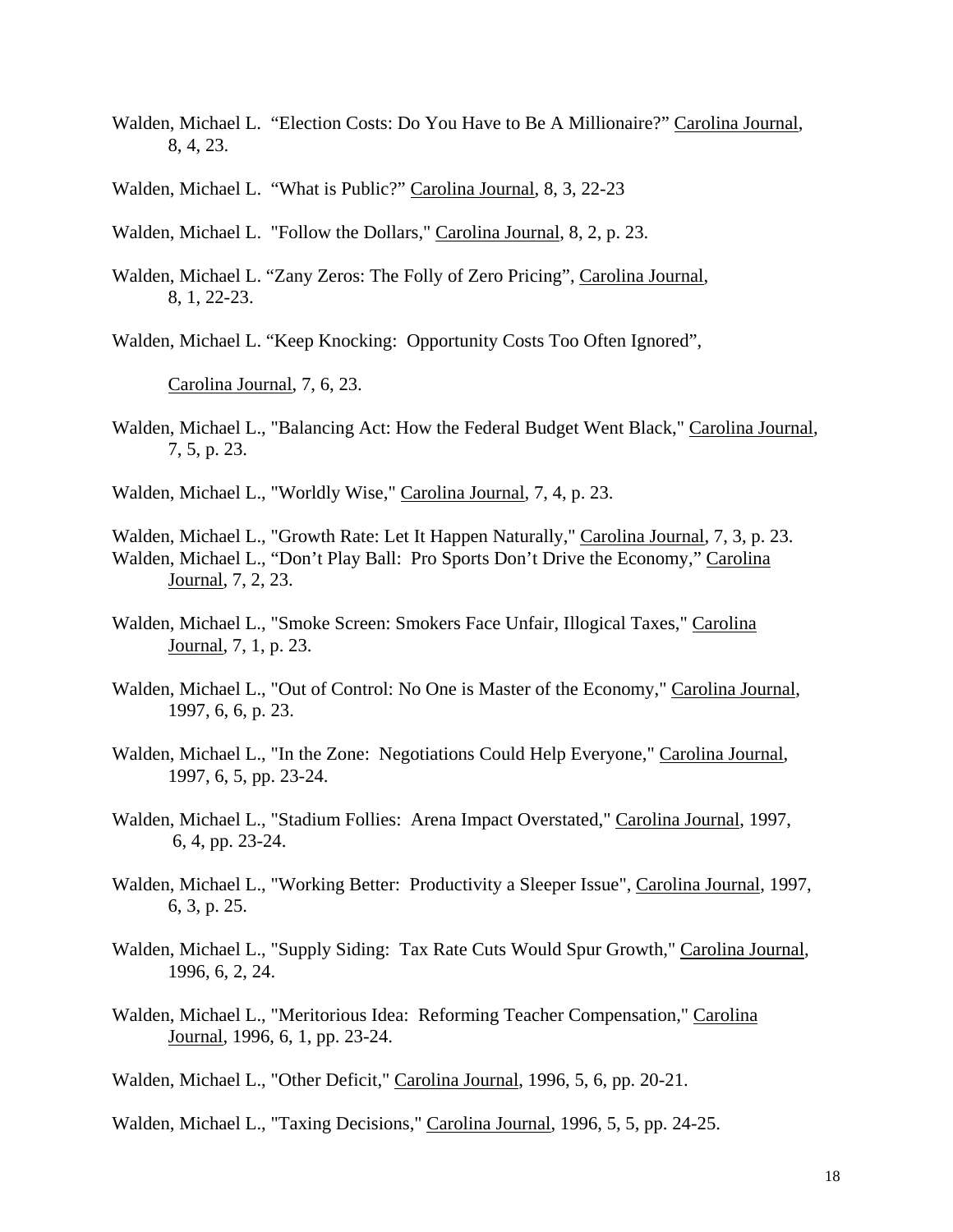- Walden, Michael L., "First Step: Defining Government's Proper Role," Carolina Journal, 1996, 5, 4, pp. 24-25.
- Walden, Michael L., "School Choice: An Economic Perspective," Carolina Journal, 1996, 5, 3, p. 18.
- Walden, Michael L., "Rate of Return: School Productivity Needs a Look," Carolina Journal, 1996, 5, 3, p. 25.
- Walden, Michael L., "Wage Debate: Why U. S. Workers Can Still Compete," Carolina Journal, 1995, 5, 2, p. 25.
- Walden, Michael L., "The Flat-Out Truth," Carolina Journal, 1995, 5, 1, p. 25.
- Walden, Michael L., "Bad Regulatory Prescriptions," Carolina Journal, 1995, 4, 6, p. 20.
- Walden, Michael L., "Time to Cut," Carolina Journal, 1995, 4, 6, p. 25.
- Walden, Michael L., "Time to Index North Carolina Tax Rates," Carolina Journal, 1995, 4, 5, p. 20.
- Walden, Michael L., "Costly Benefit: State Needs Insurance Adjustment," Carolina Journal, 1995, 4, 5, p. 27.
- Walden, Michael L., "Trade Treaties: Free Market Generally Advanced," Carolina Journal, 1995, 4, 4, pp. 24-25.
- Walden, Michael L., "Solving the Education Puzzle," Choices, Third Quarter 1994, pp. 35-36.
- Walden, Michael L., "End the Welfare Trap," Carolina Journal, 1994, 3, 5, pp. 25-27.
- Watts, Samuel and Michael L. Walden. "Business Cycle Budgeting," Carolina Journal, 1994, 3, 3, pp. 20-21.
- Walden, Michael L. "How to Soak the Rich: In 1980s Taxes Grew More, Not Less Progressive," Carolina Journal, 1993, 3, 1, pp. 23-25.
- Walden, Michael L. "The Economics of Health Care," Carolina Journal, 1993, 2(5), 21-22.
- Walden, Michael L. "The Real Record of Deregulation," Carolina Journal, 1993, 2(4), 16-17.
- Walden, Michael L. "Trashing the American Economy," Carolina Journal, 1992, 2(2): 15-18.
- Walden, Michael L. "A Death Greatly Exaggerated: North Carolina's Manufacturing Sector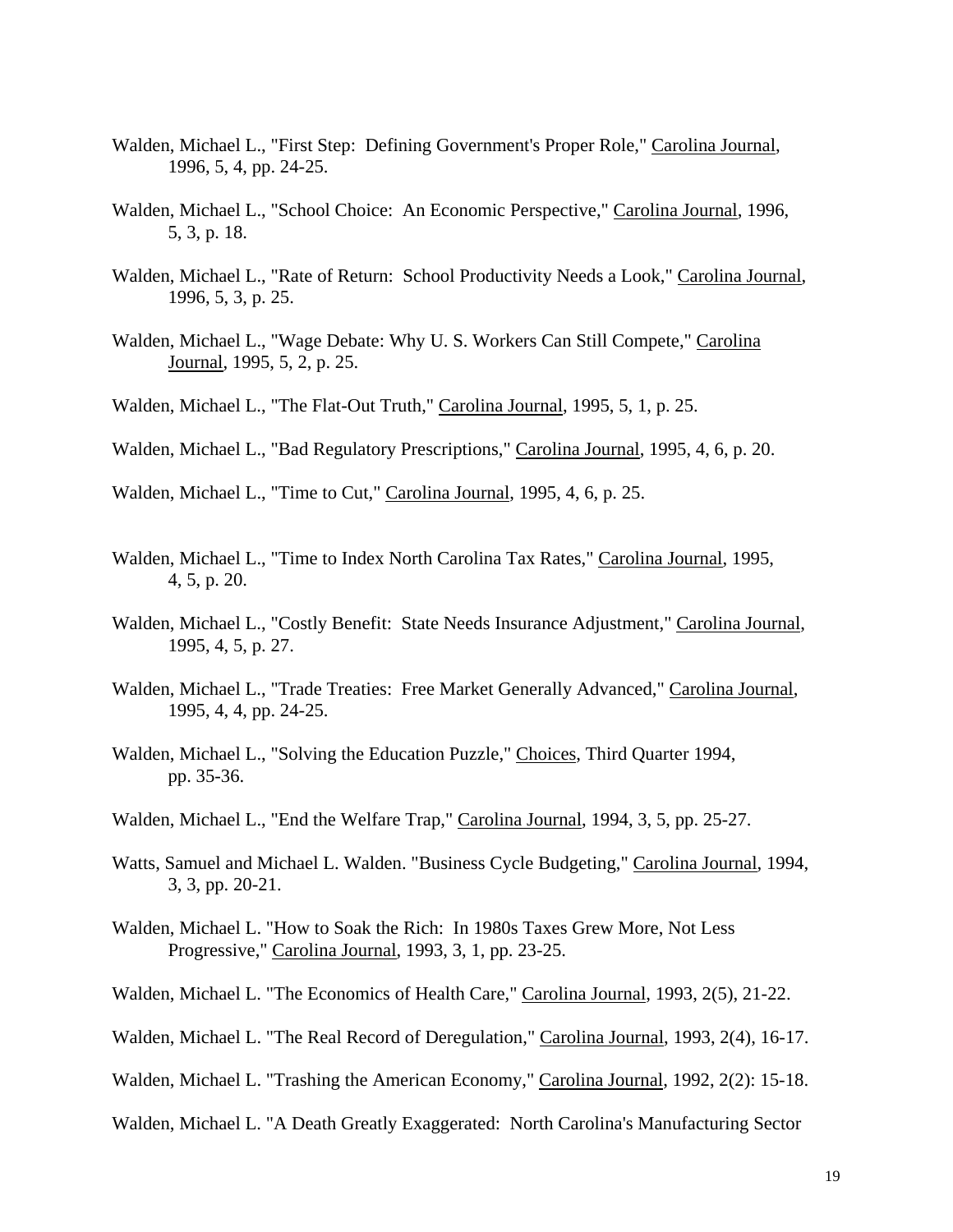During 1980's", Carolina Journal, 1992, 2(1): 10.

Walden, Michael L. "The Cost of Care," Carolina Journal, 1992, 1(6): 15-16.

Walden, Michael L. "Spending Limits Fall Short," Carolina Journal, 1992, 1(2): 16.

- Walden, Michael L. "Deficits and Golden Eggs," Carolina Issues, 1991, 2(1): 1-2.
- Walden, Michael L. "Business Cycle Reserve Is Answer to Budget Crisis," Carolina Issues, 1991, 1(12): pp. 3-4.
- Walden, Michael L. "Missing Rungs: Housing and Regulation in North Carolina," John Locke Foundation working paper, 1990.

Walden, Michael L. "Will the New Tax Law Raise Rents?" Carolina Business, 1987.

- Lapp, John S. and Michael L. Walden. "The Case Against Usury Laws," North Carolina Magazine, 1981.
- Walden, Michael L. "Housing Abandonment: Results from Cincinnati," Human Ecology Forum, 1975, 6(2).

#### **Proceedings, Book Chapters, Presented Papers, and Published Abstracts**

- Walden, Michael L. "Technological Unemployment: The Economic Challenge of the Future?" Presentation to the Southern Governors Conference, St. Louis, October 15, 2015.
- Walden, Michael. L. "Closing the Urban-Rural Gap: The Future of North Carolina and the South." In Daniel Gitterman and Peter Coclanis, eds, *A Way Forward: Building a Globally Competitive South*, Global Research Institute, The University of North Carolina at Chapel Hill, 2011, pp. 135-139.
- Walden, Michael L. "Economic Impact of the University of North Carolina System on North Carolina's Economy". Presented at the annual conference of the Association For Institutional Research, Atlanta, June 2, 2009.
- Walden, Michael. L. "Blue-Collar and White-Collar Jobs." In *Battleground: Business*, 24-30. Edited by Michael L. Walden and Peg Thoms, Westport, Connecticut: Greenwood Press, 2007.
- Walden, Michael. L. "Booms and Busts" In *Battleground: Business*, 30-37. Edited by Michael L. Walden and Peg Thoms, Westport, Connecticut: Greenwood Press, 2007.
- Walden, Michael. L. "Dual Earners" In *Battleground: Business*, 125-132. Edited by Michael L. Walden and Peg Thoms, Westport, Connecticut: Greenwood Press,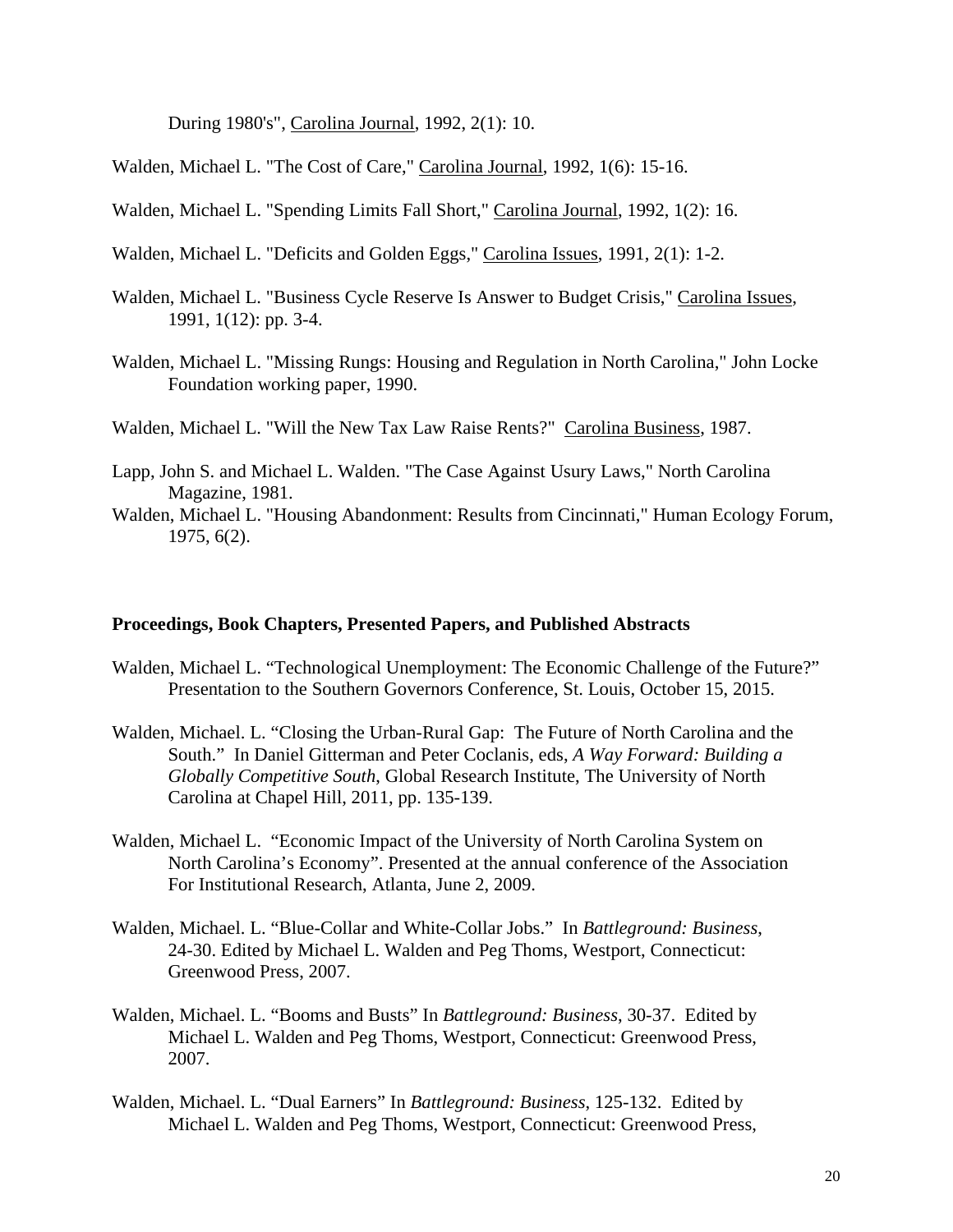2007.

- Walden, Michael. L. "Foreign Direct Investment" In *Battleground: Business*, 190-194. Edited by Michael L. Walden and Peg Thoms, Westport, Connecticut: Greenwood Press, 2007.
- Walden, Michael. L. "Health Care Costs" In *Battleground: Business*, 221-227. Edited by Michael L. Walden and Peg Thoms, Westport, Connecticut: Greenwood Press, 2007.
- Walden, Michael. L. "Interest Rates" In *Battleground: Business*, 266-272. Edited by Michael L. Walden and Peg Thoms, Westport, Connecticut: Greenwood Press, 2007.
- Walden, Michael. L. "The Middle Class" In *Battleground: Business*, 336-341. Edited by Michael L. Walden and Peg Thoms, Westport, Connecticut: Greenwood Press, 2007.
- Walden, Michael L. "State Entry Restrictions and Car Prices Revisited", presented at the 2004 annual conference of the American Council on Consumer Interests, Washington, D.C.
- Denaux, Zulal and Michael L. Walden, "Complete State and Local Fiscal Policy Impacts on Local Economic Growth", presented at the 2003 annual conference of the Eastern Economic Association, February, 2003, New York City.
- Walden, Michael L. "The Oxymoron of Managed Growth", keynote speech to the National Homebuilders Association, Hot Springs, Virginia, August 7, 2002
- Walden, Michael L. "Will Retail Electricity Market Deregulation Be a Boon or Bane for Consumers?" presented at the 2000 annual conference of the American Council on Consumer Interests, San Antonio, Texas
- Walden, Michael L. "Absolute and Relative Income and Consumption Trends of Married U.S. Households in 1960 and 1996, or The Cleavers and Kramdens Meet the Taylors and Conners", presented at the 2000 annual conference of the American Council on Consumer Interests, San Antonio, Texas
- Walden, Michael L. "Does It Take Two Incomes to Get Ahead Today? Evidence from the 1960s to 1990s", presented at the 1998 annual conference of the American Council on Consumer Interests, Washington, D. C.
- Walden, Michael L. "Estimation of Dynamic Revenue Curves for North Carolina Taxes", presented at the 1997 annual conference of the American Agricultural Economics Association, Toronto, Canada.
- Walden, Michael L. "Price Controls", in Stephen Brobeck, editor, *Encyclopedia of the Consumer Movement*, Santa Barbara, CA, ABC-CLIO, 1997, pp. 438-441.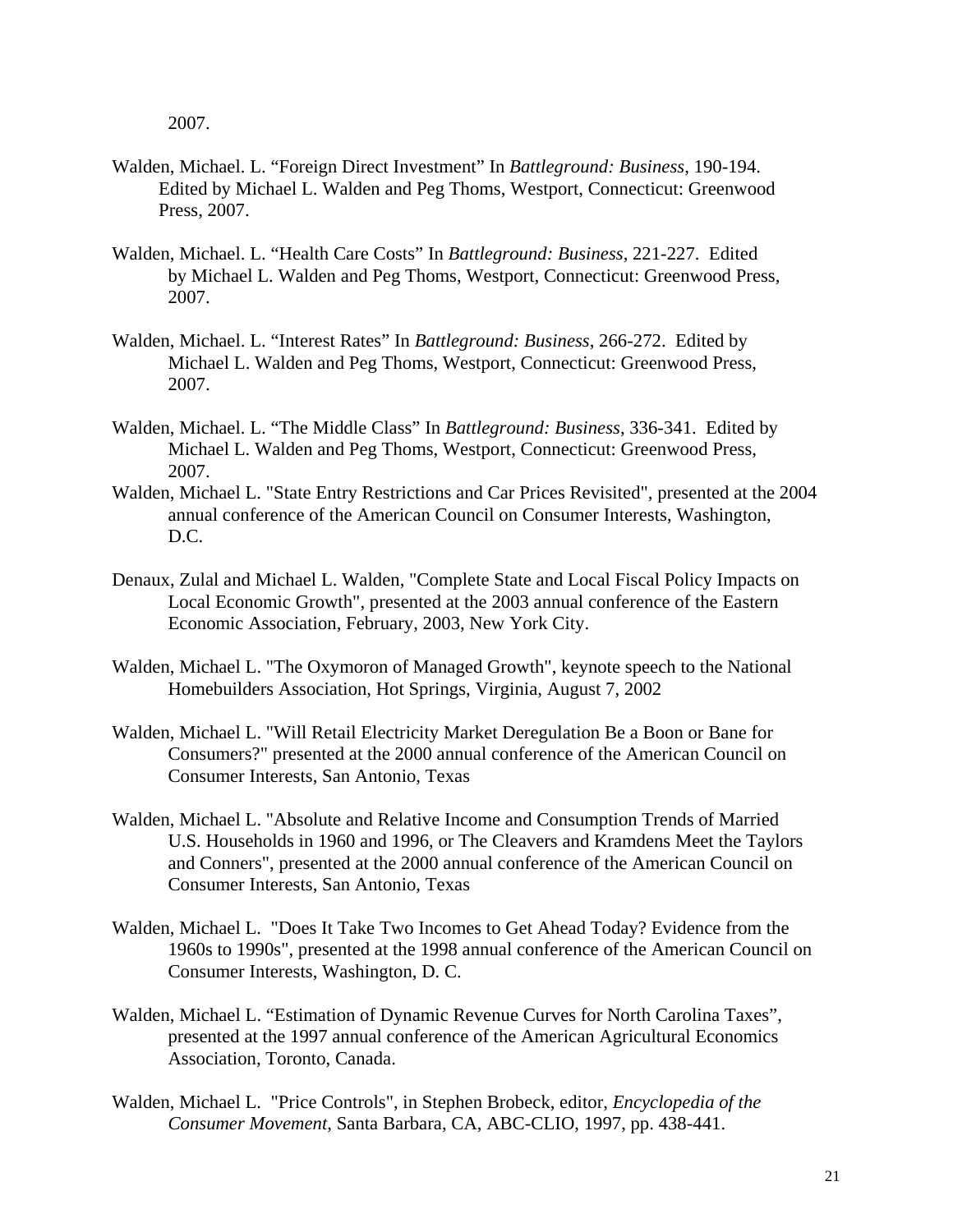- Walden, Michael L. "How Much Income Variation 'Really' Exists Within a State?", presented at the 1996 annual conference of the American Agricultural Economics Association, San Antonio, Texas.
- Walden, Michael L. "Geographic Variation in Consumer Prices: Implications for the Local Cost of Living," presented at the 1996 annual conference of the American Council on Consumer Interests, Nashville, TN.
- Walden, Michael L., "The Impact of the Expanded Earned Income Tax Credit on Work Incentives for Welfare Recipients in North Carolina," presented at the 1995 annual conference of the American Council on Consumer Interests, Washington, D. C.
- Walden, Michael L. "Valuing Agribusiness: Economic Precision," presented at the 1994 American Agricultural Economics Association, San Diego.
- Walden, Michael L. and M. B. Hossain. "The Implicit Prices of Long-Term Health Care Policy Characteristics," presented at the 1992 American Council on Consumer Interests Conference, Toronto.
- Walden, Michael L. "Inflation and the Calculation of Life Insurance Needs," presented at the 1990 American Council on Consumer Interests Conference, New Orleans.
- Walden, Michael L. "Rent-to-Own Contracts Revisited," presented at the 1989 American Council on Consumer Interests Conference, Baltimore.
- Walden, Michael L. "The Effect of Higher Daycare Standards on Daycare Costs," presented at the 1989 American Council on Consumer Interests Conference, Baltimore.
- Walden, Michael L. "Why Unit Prices of Supermarket Products Vary: A Preliminary Investigation," presented at the American Agricultural Economics Association meeting, Iowa, August 1985.
- Walden, Michael L. "The Deregulation of the Financial Services Industry: Implications for Consumers," Proceedings of the 30th Annual Conference of the American Council on Consumer Interests, 1984, 183-86.
- Walden, Michael L. "Lessons Consumers Can Learn from the Erratic Economy," Proceedings of the 29th Annual Conference of the American Council on Consumer Interests, March 1983, 201-205.
- Stone, Paul S. and Michael L. Walden. "Impact of Economic Growth on the Local Economy and Local Government Fiscal Affairs," in Warren J. Wicker, ed., Urbanization and Technology, Fourth Annual Urban Affairs Conference, University of North Carolina, Chapel Hill, March 1982, 677-84.

Walden, Michael L. "Consumer Issues in Housing and the Future Direction of Consumer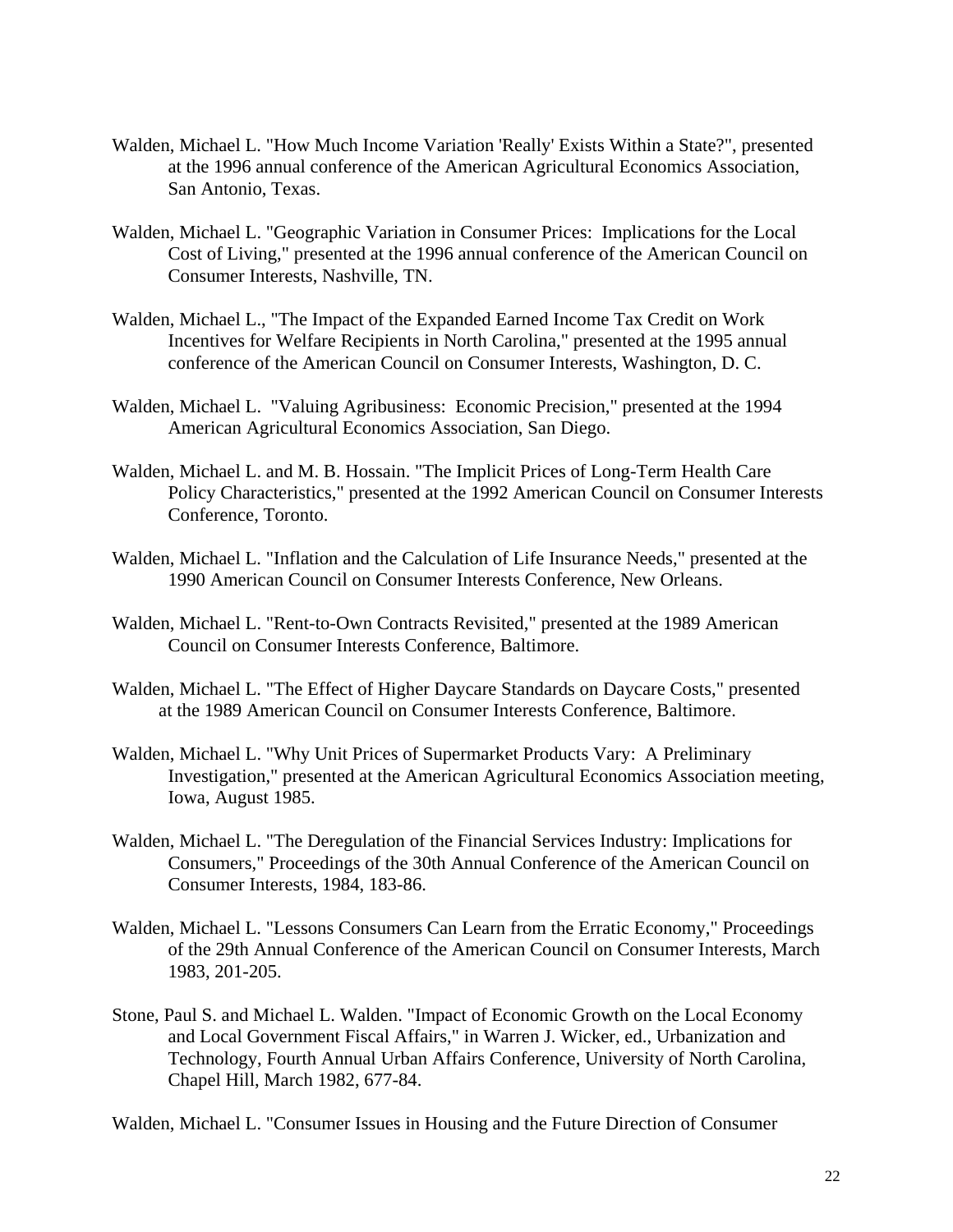Education," proceedings of the American Council on Consumer Interests, 1981, 201-204.

### **Monographs, Research Reports, and Miscellaneous Publications**

- Walden, Michael L. "Textile and Apparel's Contribution to the North Carolina Economy", Brochure Prepared for the College of Textiles, North Carolina State University, June 2016.
- Walden, Michael L. "Occupational Change in North Carolina: Implications for coping with Technological Unemployment", Report Prepared for the N.C. State University Institute for Emerging Issues, May 2016.
- Walden, Michael L. "The Economic Impact of the Wake Technical Community College", Report Prepared for Wake Technical Community College, April 2016.
- Walden, Michael L. "The Economic Impact of the Prince William County Public School System", Report Prepared for the Prince William County Public School System, October 2015.
- Walden, Michael L. "The Economic Impact of the Wake County Public School System", Report Prepared for the Wake County Public School System, September 2015.
- Walden, Michael L. "The Economic Impact of a Residency Program at Cape Fear Valley Health System", Report Prepared for the Cape Fear Valley Health System, August 2015.
- Walden, Michael L. "Economic Impacts of the Piedmont Triad International Airport", Report Prepared for the Piedmont Triad International Airport, July 2015.
- Walden, Michael L. "Economic Impacts of Residential Construction in Wake County, North Carolina", Report prepared for the Homebuilders Association of Raleigh-Wake County, May 2015.
- Walden, Michael L. "The Economic Impact of the Chatham Park Development", Report Prepared for the Chatham County Economic Development Corporation, December 2014.
- Walden, Michael L. "The Economic Potential of an Auto Assembly Plant to North Carolina", Paper prepared for the UNC System General Administration, November 2014.
- Walden, Michael L. "Triangle Economic Activity Forecasts Relevant for Transit Planning: Update", Paper prepared for the Triangle Transit Authority, October 2014.

Walden, Michael L. "Economic Benefits of International Air Service to the Triangle",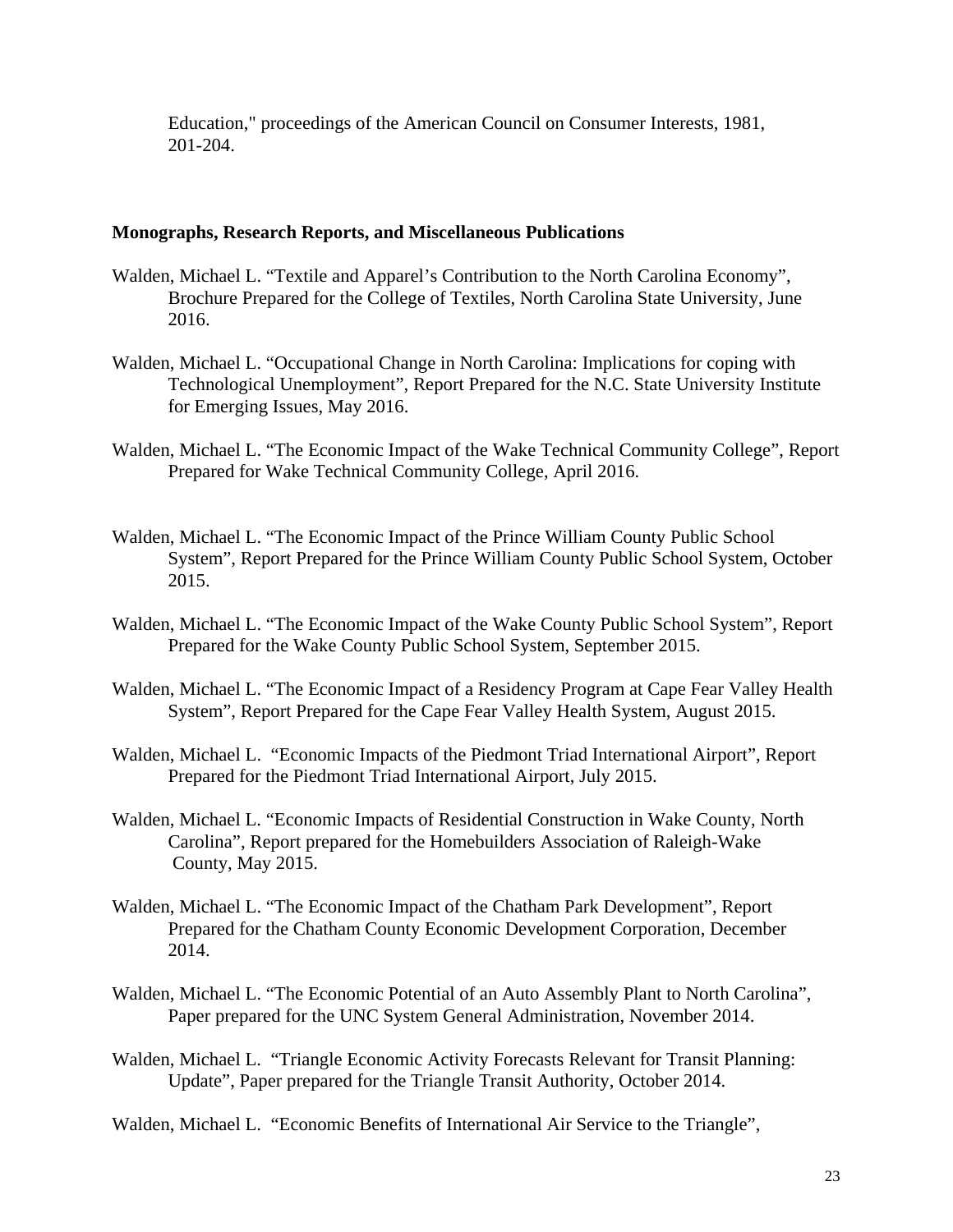Research report prepared for the RDU Airport Authority, October 2014.

- Walden, Michael L. "The Economic Impact of the Falls Church City Public School System", August 2014.
- Walden, Michael L. "Triangle Economic Base Forecasts Relevant for Transit Planning", Paper prepared for the Greater Raleigh Chamber of Commerce, July 2014.
- Walden, Michael L. "The Economic Impact of Campbell University's Nursing, Physical Therapy, and Occupational Therapy Programs", June 2014.
- Walden, Michael L. "The Local Economic Impact of the Cooperating Raleigh Colleges: Update 2013", Dept. of Agricultural and Resource Economics, March 2014.
- Walden, Michael L. "Economy-wide Impacts of Agricultural Sectors in North Carolina", Dept. of Agricultural and Resource Economics, December 2013.
- Walden, Michael L. "The Economic Impact of the Arlington County Public School System", September 2013.
- Walden, Michael L. "The Economic Impact of the Loudon County Public School System", February 2013.
- Walden, Michael L. "Estimates of the Economic Impact of Changes in the Composition of North Carolina Taxes", in *The North Carolina Fair Tax Act: A Preliminary Analysis of the Proposal for Its Adherence to Sound Tax Principles, Potential Economic Impacts and Role in Economic Recovery*, The University of North Carolina, May 24, 2013.
- Walden, Michael. L. "The Economic Potential from Developing North Carolina's On-Shore and Off-Shore Energy Resources", April 2013.
- Walden, Michael L. "Assessment of the Economic Impact on the Charlotte Region of Closing of the US Airways Hub", October 2012.
- Walden, Michael L. "Assessment of the Economic Outlook for the Charlotte Region with Special Focus on Mecklenburg and Iredell Counties", September 2012.
- Walden, Michael L. "The Economic Impact of the PNC Arena in Raleigh, North Carolina", June 2012.
- Walden, Michael L. "NCTAX: North Carolina Tax Adjustment eXploration" A Model to Evaluate the Impact of Changes in North Carolina's Tax Structure on Economic Activity in the State," Study Prepared for the North Carolina Department of Commerce, February 2012, 76 pages.

Walden, Michael L. "Economic Benefits in North Carolina of the University of North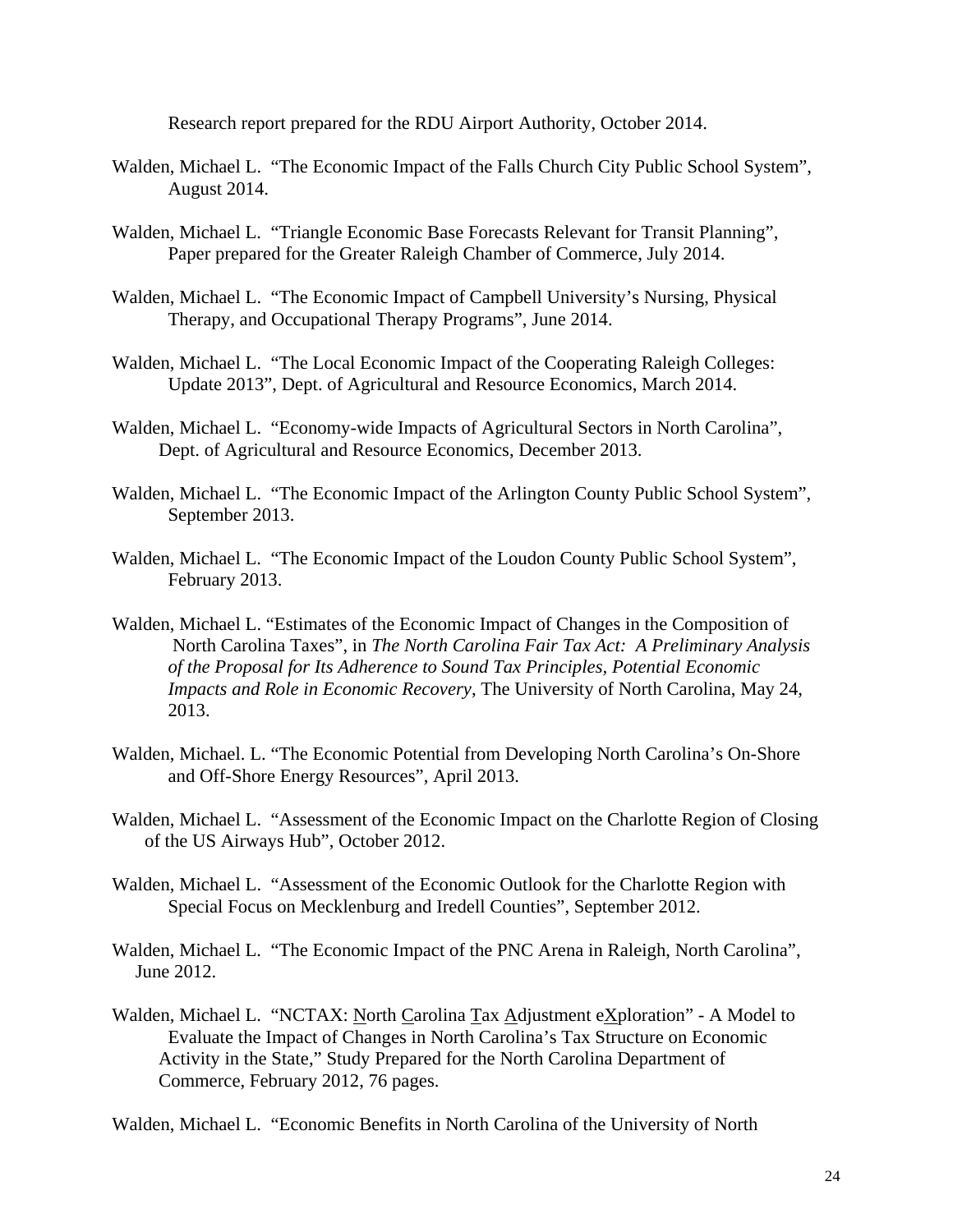Carolina Campuses: Update 2012", Study prepared for the University of North Carolina General Administration, February 2012.

- Walden, Michael L. "The Economic Impact of the Virginia Beach City Public School System", June 2011.
- Walden, Michael L. "The Economic Impact of the University/Glenwood Mixed Use Village Plan at the University of North Carolina at Greensboro", May 2011.
- Walden, Michael L. "The Economic Impact of the Campbell University School of Osteopathic Medicine", March 2011.
- Walden, Michael L. "Estimated Economic and Public Revenue Impact of the Proposed North Carolina Tax Credit for the Purchase of a Newly Constructed Home", February 2011.
- Walden, Michael L. "Estimated Impact of the College of Engineering at North Carolina State University", November 2010.
- Walden, Michael L. "The National Debt: Useful Tool or Dangerous Trap? ABC-CLIO website for American government, November 2010 [\(http://www.abc](http://www.abc-/)clio.com/products/overview.aspx?productid=109714&viewed=0)
- Walden, Michael L. "The Economic Impact of North Carolina State University", August 2010.
- Walden, Michael L. "Calculations for Determining the Economic and Fiscal Impacts to North Carolina of a Job Tax Credit", Paper prepared for the Fiscal Research Division of the North Carolina General Assembly, April 2010.
- Walden, Michael L. "Triangle Economic Base Forecasts Relevant for Transit Planning", Paper prepared for the Greater Raleigh Chamber of Commerce, December 2009.
- Walden, Michael L. "North Carolina's Economy in the Latter 20<sup>th</sup> Century: Change and Challenge." Paper prepared for the Scholar's Council of the James B. Hunt, Jr. Library, September 2009.
- Walden, Michael L. "Estimated Economic and General Fund Impact of the Proposed North Carolina Tax Credit for the Purchase of a New Home", Report prepared for the Fiscal Research Division of the North Carolina General Assembly, March 2009.
- Walden, Michael L. "Economic Benefits in North Carolina of the University of North Carolina Campuses", Study prepared for the University of North Carolina General Administration, November 2008.
- Walden, Michael L. "Designing Hubs of Economic Activity in North Carolina", A Study for the N.C. Dept. of Commerce, August 2008.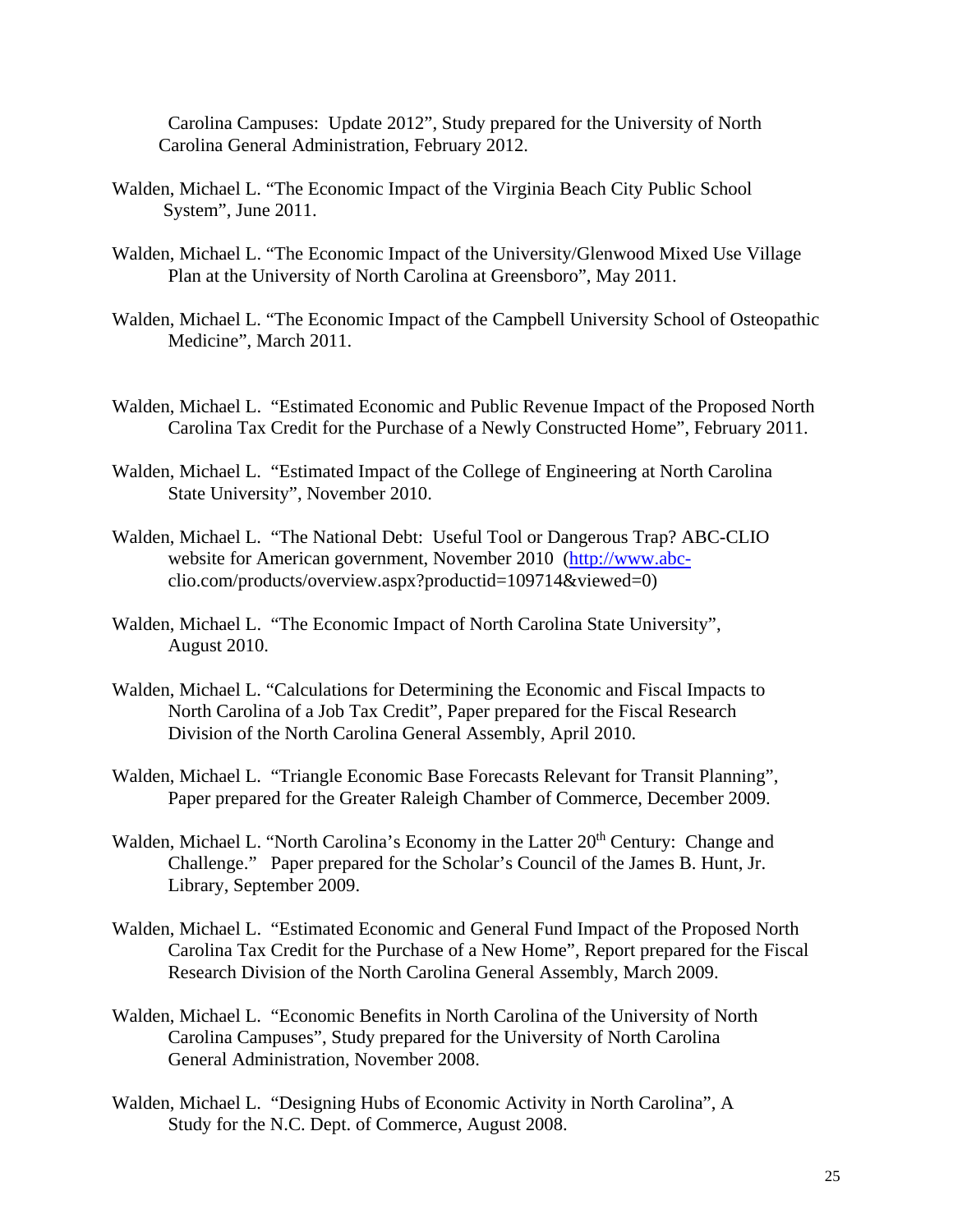- Walden, Michael L. "The Local Economic Impact of the Cooperating Raleigh Colleges", A Study for the Cooperating Raleigh Colleges Association, March 2008.
- Walden, Michael L. "Ten Questions and Answers About the Economics of the North Carolina Land Transfer Tax." October 2007.
- Walden, Michael L. "A Model to Estimate the Economic Impact of Business Location in North Carolina", Revised, September 2007.
- Walden, Michael L. "The Changing North Carolina Economy". Paper prepared for the UNC Tomorrow Commission, July 2007.
- Walden, Michael L. "Economic Impact of the Furniture Manufacturing Industry in North Carolina", A Study for the N.C. Dept. of Commerce, April 2005.
- Brown, A. Blake and Michael L. Walden, "Economic Impacts of Funding by the North Carolina Tobacco Trust Fund", March 2005.
- Walden, Michael L. "A Primer on Residential Impact Fees", February 2005.
- Walden, Michael L. "Economic Impact of Residential Construction of Owner-Occupied Units in the Triangle, North Carolina", January 2005.
- Walden, Michael L. "Estimated Economic Impact of the Lake James Development Project on Burke County and Western North Carolina", May 2004.
- Walden, Michael. L. "Local Economic Impact of the Proposed State Capital Sports Center", June 2003.
- Walden, Michael L. "North Carolina's Relative Tax Burden Ranking", April 2003.
- Walden, Michael L. "A Model to Estimate the Economic Impact of Business Location in North Carolina", February 2003.
- Walden, Michael L. "The Relative Value of Agribusiness to Eastern North Carolina's Economy", January 2003.
- Safley, Charles D. and Michael L. Walden, "Impact of the Turfgrass Industry on the North Carolina Economy", December 2002.
- Walden, Michael L. "Estimation of Economic Impacts of Construction and Operation of New Natural Gas Power Plants and Pipelines in North Carolina", July 2002, mimeograph.
- Walden, Michael L. "Dynamic Revenue Curves for North Carolina Taxes", June, 2002, mimeograph.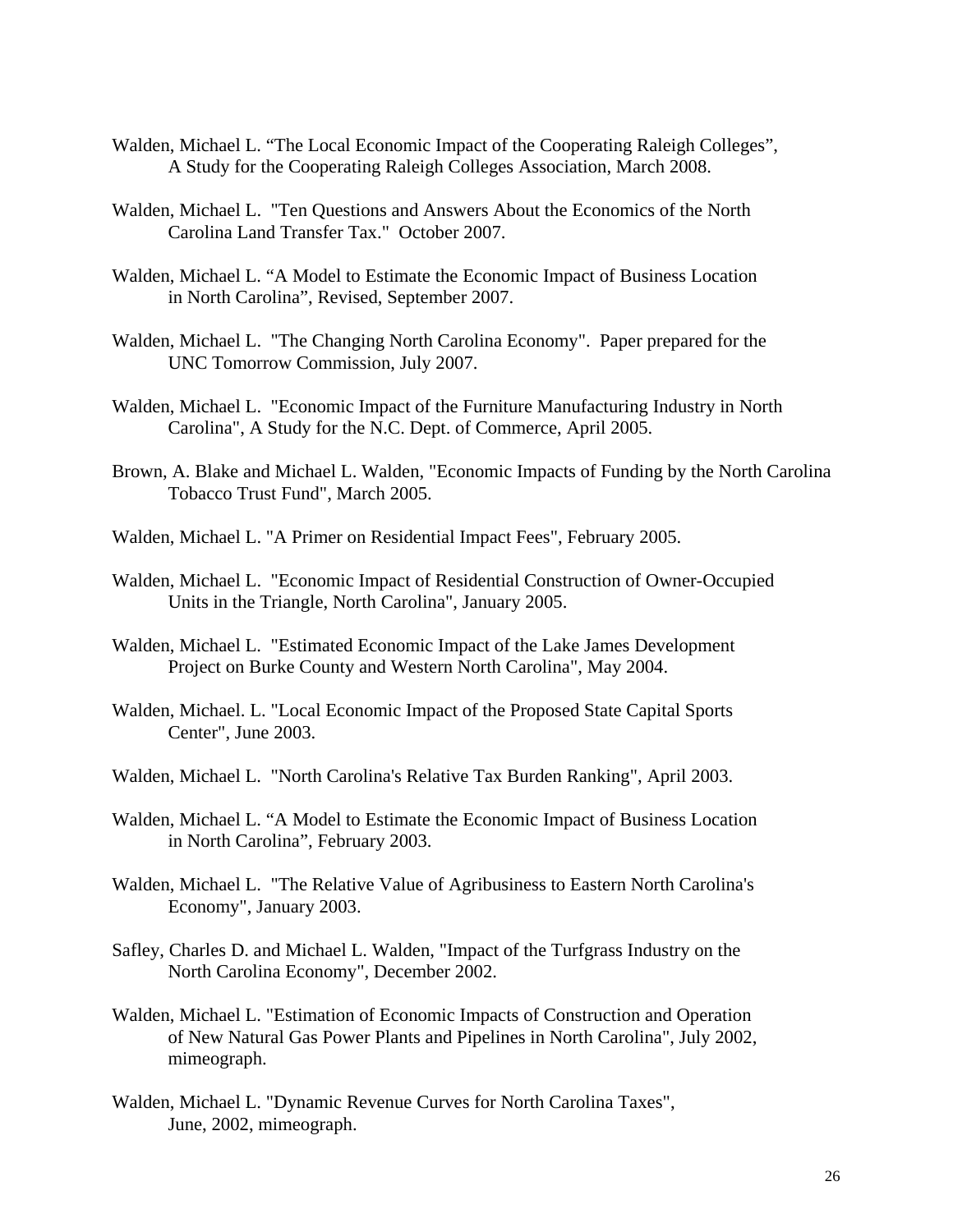- Walden, Michael L. "Estimated Economic Impact of the Proposed American Tobacco Historic District Project on Downtown Durham and Durham County, N.C.", February 2002, mimeograph.
- Benson, Geoffrey A., Michael L. Walden, and Kelly D. Zering, "Potential Economic Losses from Foot and Mouth Disease in North Carolina", August 2001, mimeograph.
- Walden, Michael L. "The Net Economic Impact of North Carolina State University on the State of North Carolina, the Triangle, and Wake County", August 2001, mimeograph.
- Walden, Michael L. "Economic Impact of the Bond Construction Projects at North Carolina State University on the Local Economy", March 2001, mimeograph.
- Beacham, Chris, A. Blake Brown, and Michael L. Walden, Impact of the 1998 Tobacco Settlement on the North Carolina Economy, North Carolina Rural Economic Development Center, Technical Report No. 104, August, 2000.
- Walden, M.L. "A Model for Evaluating the Economic Impact of Publicly Financed Facilities in Raleigh and Wake County, North Carolina", April 2000, mimeograph.
- Walden, M.L. Expected Economic Impacts of Deregulating the Retail Electricity Market on Rural North Carolina, Report prepared for the North Carolina Rural Economic Development Center, Inc., November 1999.
- Walden, M.L. Economic Projections for Seven North Carolina Counties: Warren, Northampton, Bertie, Dare, Gates, Tyrrell, and Washington, Report prepared for the College of Education and Psychology, October 1999.
- Palmateer, Jason B. and M. L. Walden. The Economy-Wide Impact of North Carolina Agribusiness, Report prepared for the North Carolina Agricultural Foundation, December 1998.
- Walters, Mary, and M.L. Walden. The Effects of North Carolina's Welfare Reform on Recipient Migration, Report prepared for the North Carolina Cooperative Extension Service, September 1998.
- Walden, M. L., and Zulal Sogutlu. Socioeconomic and Amenity Ratings of North Carolina Counties, Report prepared for the North Carolina Rural Economic Development Center, Inc., August 1998.
- Walden, M. L. Economic Impacts of Residential Construction in the Triangle, North Carolina, Report prepared for the Homebuilders Association of Raleigh-Wake County, January, 1998.
- Walden, M. L. "Price Controls," Stephen Brobeck, editor, Encyclopedia of the Consumer Movement, ABC-CLIO Publishing, 1997, pp. 438-441.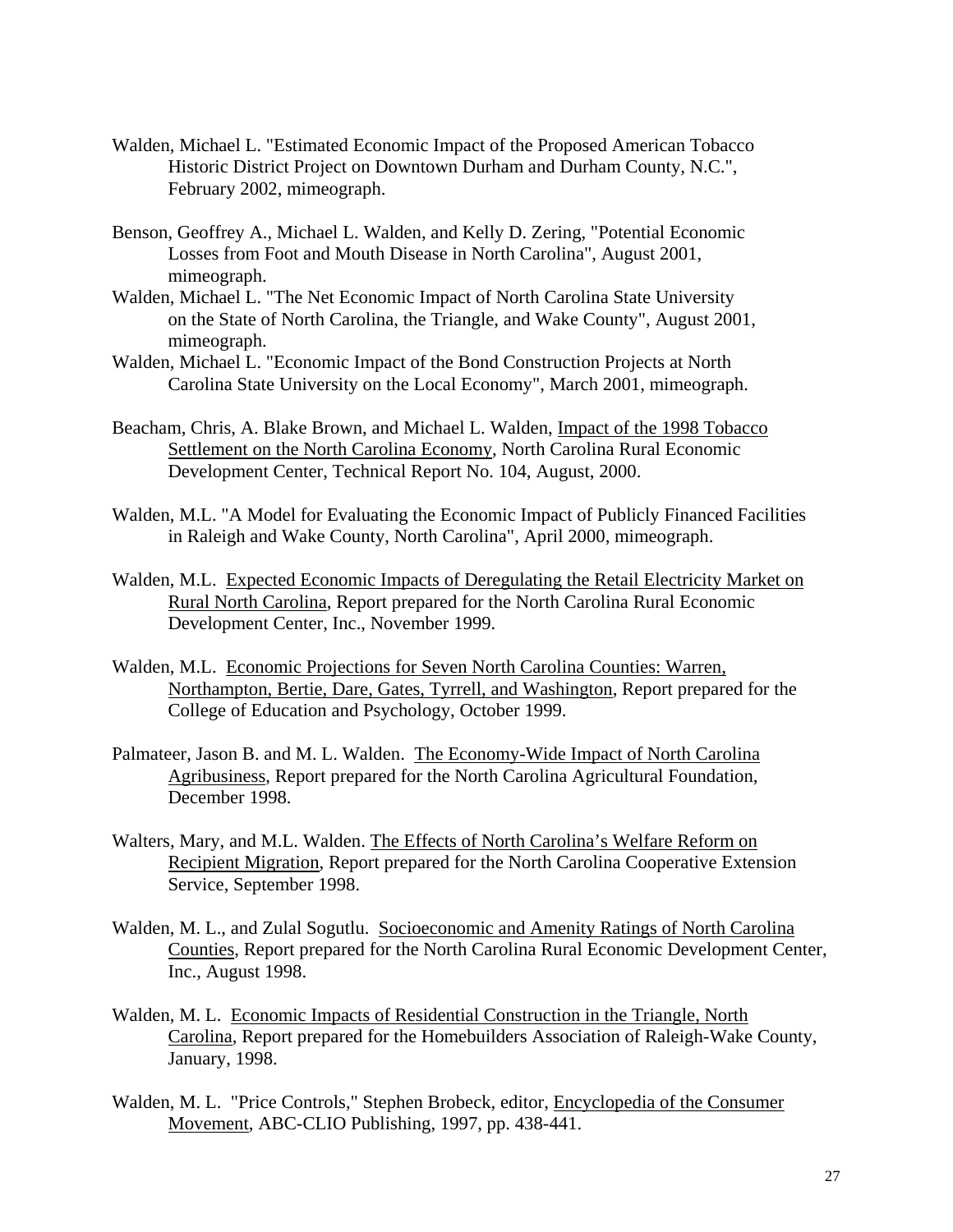- Walden, M. L. Taxes, Public Spending, and Economic Growth in North Carolina: Development of a Model to Estimate the Output Effects of State Taxes, Report prepared for the John Locke Foundation, December 1996.
- Walden, M. L. Measuring How Much Economic Change Will Mean to Your Community, Department of Agricultural and Resource Economics, June 1996.
- Walden, M. L. and Jonathan Long, Comparing North Carolina Economic Performance to the Nation and Southeast, Department of Agricultural and Resource Economics, January, 1996.
- DeJuan, Joseph and M. L. Walden. The Economic Impact of the College of Physical and Mathematical Sciences at North Carolina State University, Department of Agricultural and Resource Economics, January 1996.
- Bowland, Brad and M. L. Walden, The Economic Impact of the Department of Marine, Earth, and Atmospheric Sciences at North Carolina State University, Department of Agricultural and Resource Economics, June 1995.
- Bergman, Edward, John Connaughton, William Hall, Helen Ladd, Gregory Price, John Rees and Michael L. Walden, Business Incentives: Policy Guide for N. C. Decision Makers, University of North Carolina, Chapel Hill, August 1994.
- Walden, M. L. The Impact of the Expanded Earned Income Tax Credit on Work Incentives for Welfare Recipients in North Carolina, ARE Report No. 10, November 1994.
- Walden, M. L. "A Profile of the Triangle Economy," unpublished manuscript, August 1994.
- Walden, M. L. The Importance of Agribusiness in North Carolina Counties, ARE Report No. 9, June 1994.
- Watts, Samuel W. and M. L. Walden. Applying Business Cycle Budgeting to the State of North Carolina, ARE Report No. 4, March 1993.
- Walden, M. L. "Planning for Homeownership," in Pre-Homeownership Education Course, Vivian Puryear, editor, N. C. Dept. of Community Colleges, 1993, pp. 6-19.
- Walden, M. L. Standard of Need Study for North Carolina, ARE Special Report No. 1, January 1993.
- Walden, M. L. Updating the Standard of Need Study, ARE Special Report No. 2, January 1993.
- Walden, M. L. Trends in Productivity and Wages in North Carolina Industries, ARE Report No. 3, November 1992.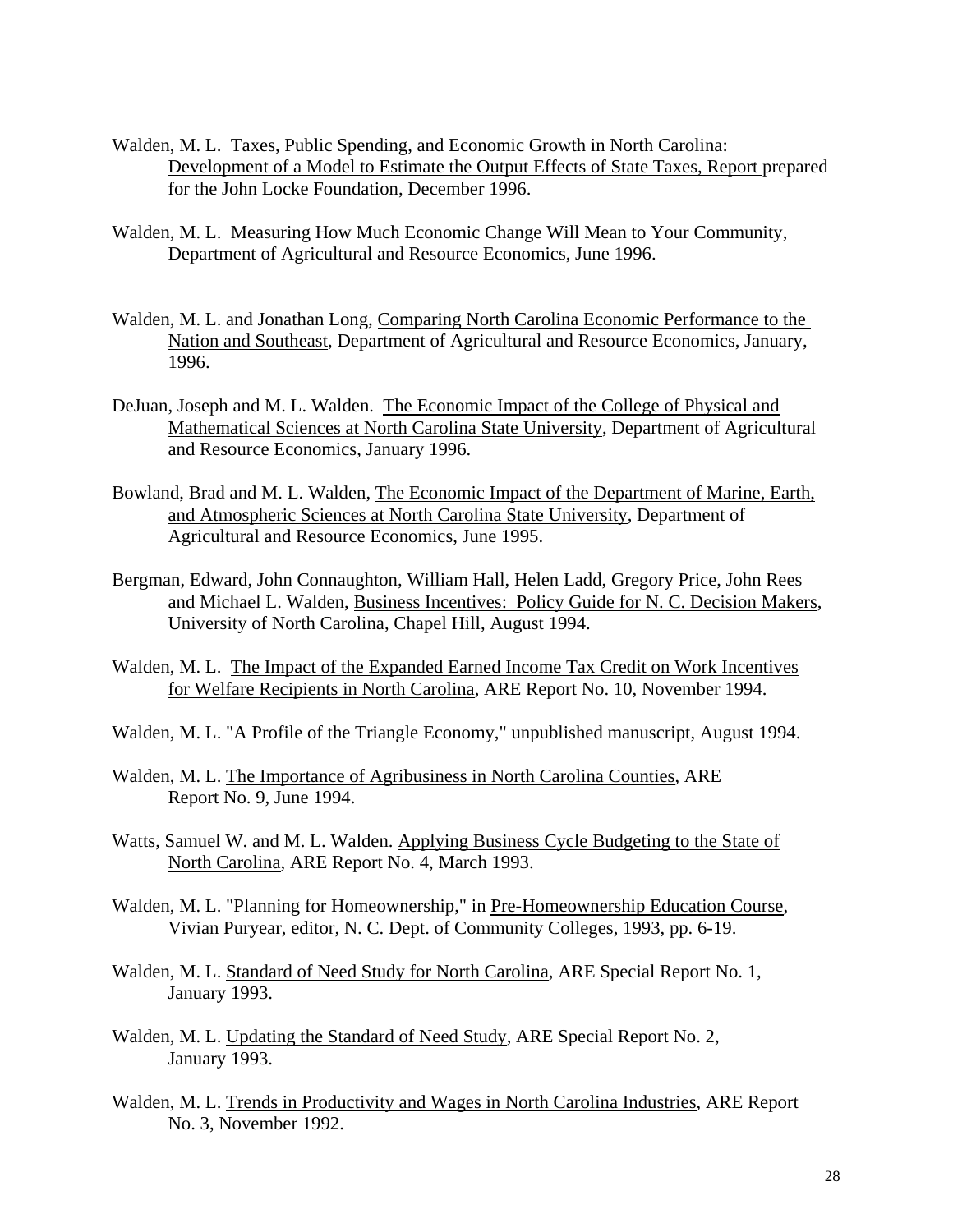- Walden, M. L. "Investment Fundamentals for the Retired," N. C. Retired Governmental Employees' Association Newsletter, Vol. 6: 4, p. 8, October 1989.
- Walden, Michael L. "Evaluating Resource Allocation to Personal Transportation in Rural Areas: Efficiently Supplying Transportation Facilities," U. S. Department of Agriculture, 1982.

#### **Departmental and Other NCSU Publications**

- Vukina, Tomislav and Michael L. Walden. "The Contribution of the Broiler Industry to the North Carolina Economy", N.C. State Economist, NCCES, NCSU, May/ June 2016.
- Walden, Michael L. "2016 Economic Outlook", N.C. State Economist, NCCES, NCSU, January/February 2016.
- Walden, Michael L. "2015 Economic Outlook", N.C. State Economist, NCCES, NCSU, January/February 2015.
- Walden, Michael L. "2014 Economic Outlook", N.C. State Economist, NCCES, NCSU, January/February 2014.
- Walden, Michael L. "2013 Economic Outlook", N.C. State Economist, NCCES, NCSU, January/February 2013.
- Walden, Michael L. "2012 Economic Outlook", N.C. State Economist, NCCES, NCSU, January/February 2012.
- Walden, Michael L. "2010 Economic Outlook", N.C. State Economist, NCCES, NCSU, January/February 2010.
- Walden, Michael L. "2009 Economic Outlook", N.C. State Economist, NCCES, NCSU, January/February 2009.
- Walden, Michael L. "2008 Economic Outlook", N.C. State Economist, NCCES, NCSU, January/February 2008.
- Walden, Michael L. "2007 Economic Outlook", N.C. State Economist, NCCES, NCSU, January/February 2007.
- Walden, Michael L. and Mitch Renkow, "Residential Impact Fees: What Are the Impacts?" N.C. State Economist, NCCES, NCSU, May/June 2006.
- Walden, Michael L. "2006 Economic Outlook", N.C. State Economist, NCCES, NCSU, January/February 2006.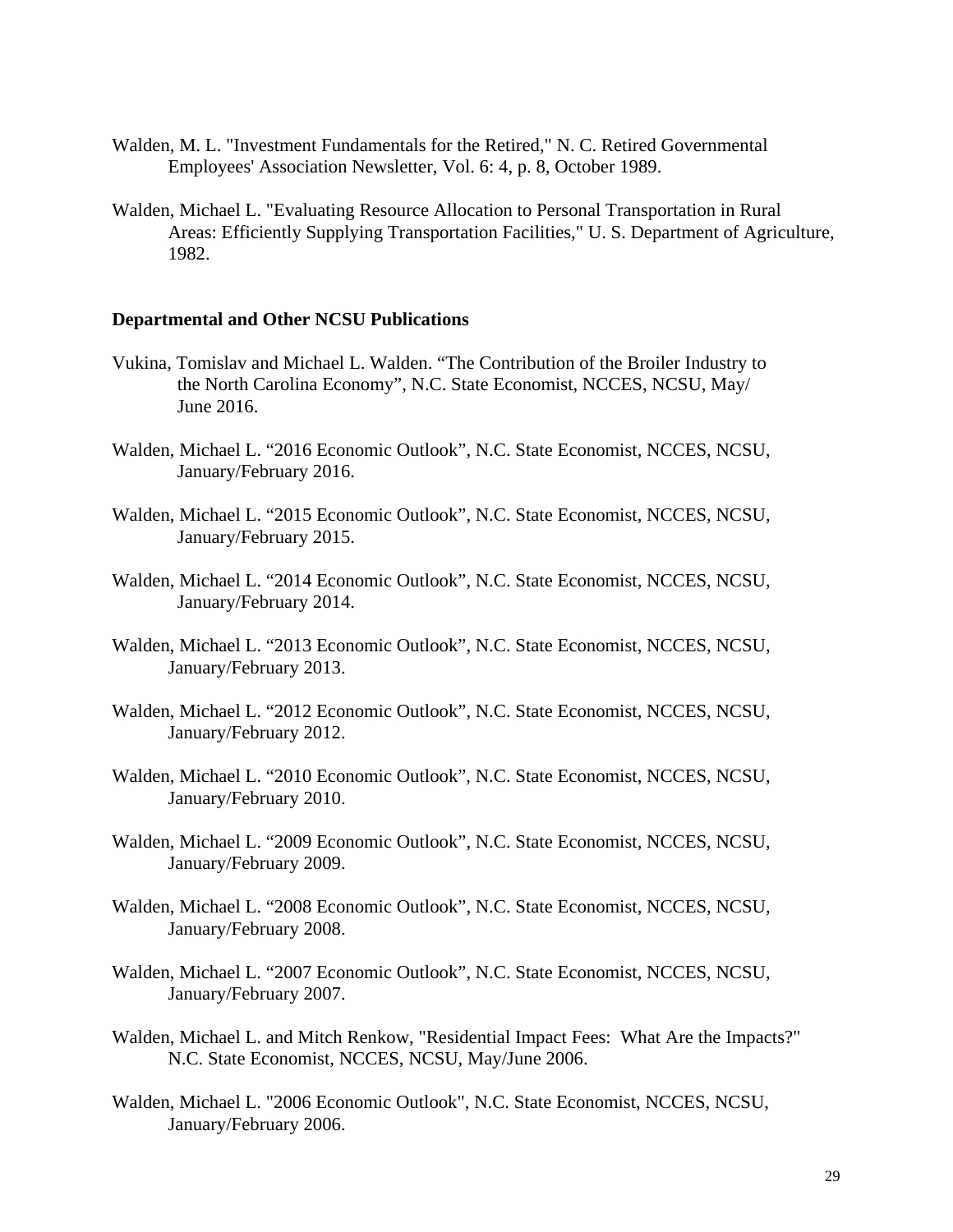- Walden, Michael. L. "Eleven Questions to Answer Before Investing Your Tobacco Buyout Money", NCCES, NCSU, July/August 2005.
- Walden, Michael L. "2005 Economic Outlook", N. C. State Economist, NCCES, NCSU, January/February 2005.
- Walden, Michael L. "The Interesting Economics of Property Revaluations in North Carolina", NCCES, NCSU, May/June 2004.
- Walden, Michael L. "Economic Outlook 2004", N.C. State Economist, NCCES, NCSU, March/April 2004.
- Walden, Michael L. "Economic Outlook 2003," N.C. State Economist, NCCES, NCSU, January/February 2003.
- Walden, Michael L. "Evaluating Resource Allocation to Personal Transportation in Rural Areas: Designing Least Costly Routes," U. S. Department of Agriculture, 1982.
- Walden, Michael L. "Evaluating Resource Allocation to Personal Transportation in Rural Areas: The Meaning and Measurement of Rider Benefits," U. S. Department of Agriculture, 1982.
- Walden, Michael L. "Evaluating Resource Allocation to Rural Carpools: The Carpool Computer Algorithm," U. S. Department of Agriculture, 1982.
- Walden, Michael L. "Evaluating Resource Allocation to Personal Transportation in Rural Areas: An Overview for Local Planners," U. S. Department of Agriculture, 1982.
- Walden, Michael L. "Economic Outlook 2002," N.C. State Economist, NCCES, NCSU, January/February 2002.
- Walden, Michael L. "Economic Outlook 2001," N.C. State Economist, NCCES, NCSU, January/February 2001.
- Walden, Michael L. "Economic Outlook 2000," N.C. State Economist, NCCES, NCSU, January/February 2000.
- Walden, Michael L. "Teacher Pay Determinants," N. C. State Economist, NCCES, NCSU, Nov./Dec. 1995.
- Walden, Michael L. "North Carolina Cost of Living Estimates," N. C. State Economist, NCCES, NCSU, Nov./Dec. 1995.
- Walden, Michael L. "A Dollar's Purchasing Power is Not Always the Same," N. C. State Economist, NCCES, NCSU, Nov./Dec. 1995.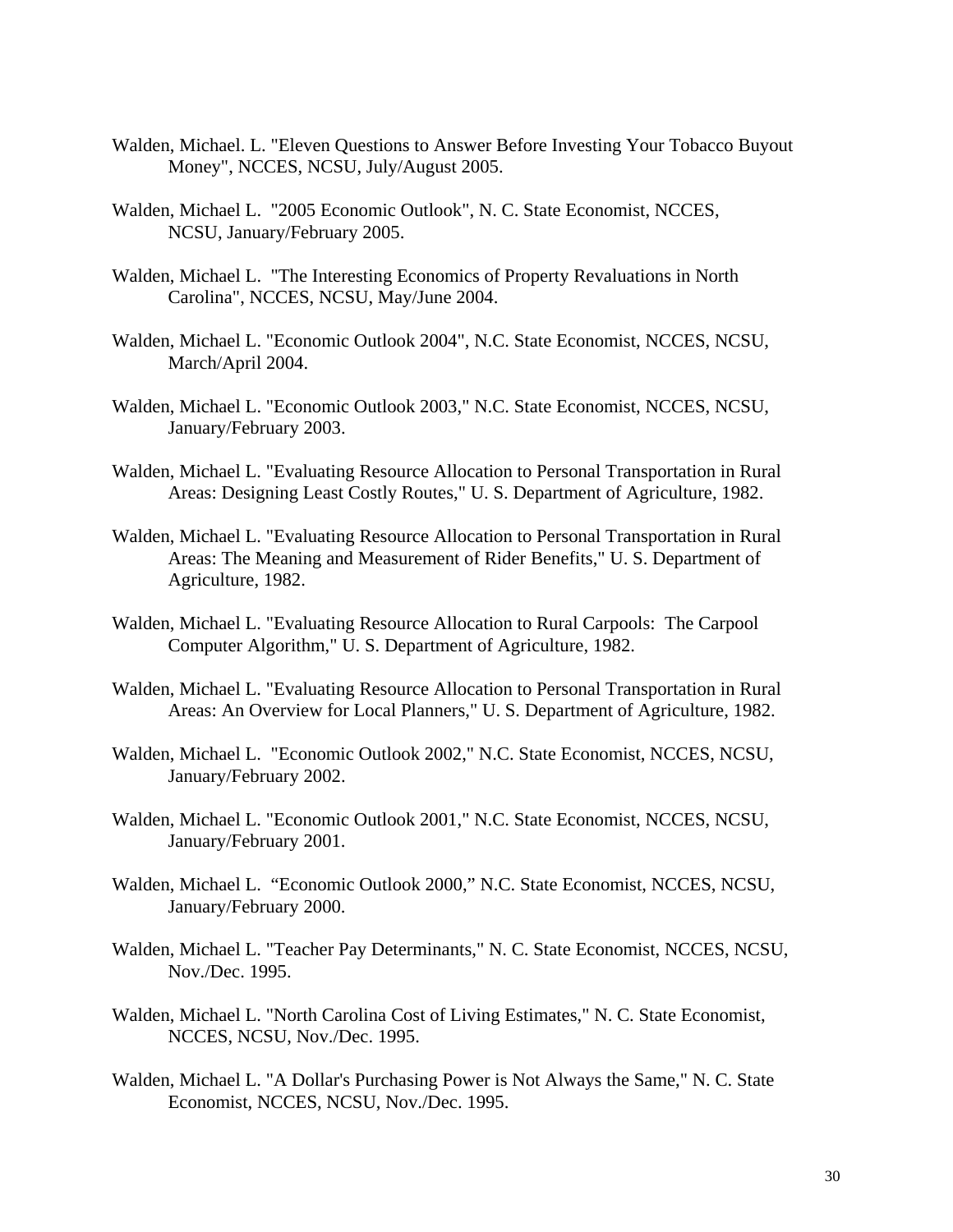- Walden, Michael L. "After Slow Start, The Economy Grew Modestly in 1993," N. C. State Economist, NCCES, NCSU, January 1994.
- Walden, Michael L. "Local Conditions Can Vary from Those of State, Nation," N. C. State Economist, NCCES, NCSU, January 1994.
- Walden, Michael L. "Income Taxes: How Big Is the Burden?," N. C. State Economist, NCCES, NCSU, July 1993. Walden, Michael L. "Tax Rates and Tax Revenues," N. C. State Economist, NCCES, NCSU, July 1993.
- Walden, Michael L. "Both U. S. and N. C. Economics Grew in 1992," N. C. State Economist, NCCES, NCSU, February 1993.
- Walden, Michael L. "Inventory Management Has Important Impact on Recovery," NCCES, NCSU, February 1993.
- Walden, Michael L. "How Long Will Your Money Last?," N. C. State Economist, NCAES, NCSU, December 1991.
- Walden, Michael L. "How Did We Get Into the S & L Mess?," Tarheel Consumer, NCSU, Summer 1990.
- Walden, Michael L. "Whither Manufacturing?," N. C. State Economist, NCAES, NCSU, July 1989.
- Walden, Michael L. "North Carolina's Agriculture-Food Industry," N. C. State Economist, NCAES, NCSU, September 1989.
- Walden, Michael L. "An Analysis of the Raleigh/Wake County Residential Real Estate Market, 1987," Economics Special Report No. 95, May 1989.
- Walden, Michael L. "Measuring the Economic Size of the North Carolina Agriculture/Life Sciences/Food, Textile, and Forestry Sectors," Economic Information Report No. 80, September 1989.
- Walden, Michael L. "Ten Questions and Answers About Consumer Credit," Tarheel Consumer, N. C. State University, Fall 1989.
- Walden, Michael L. "After-Tax Reform: Is a Home Still a Good Buy?" Tar Heel Economist, N. C. Agricultural Extension Service, N. C. State University, October 1988.
- Walden, Michael L. "Homeownership As An Investment: Past Performance," Tar Heel Economist, N. C. Agricultural Extension Service, N. C. State University, October 1988.
- Walden, Michael L. "Recent Innovations in Home Mortgages," Tar Heel Economist, N. C. Agricultural Extension Service, N. C. State University, October 1988.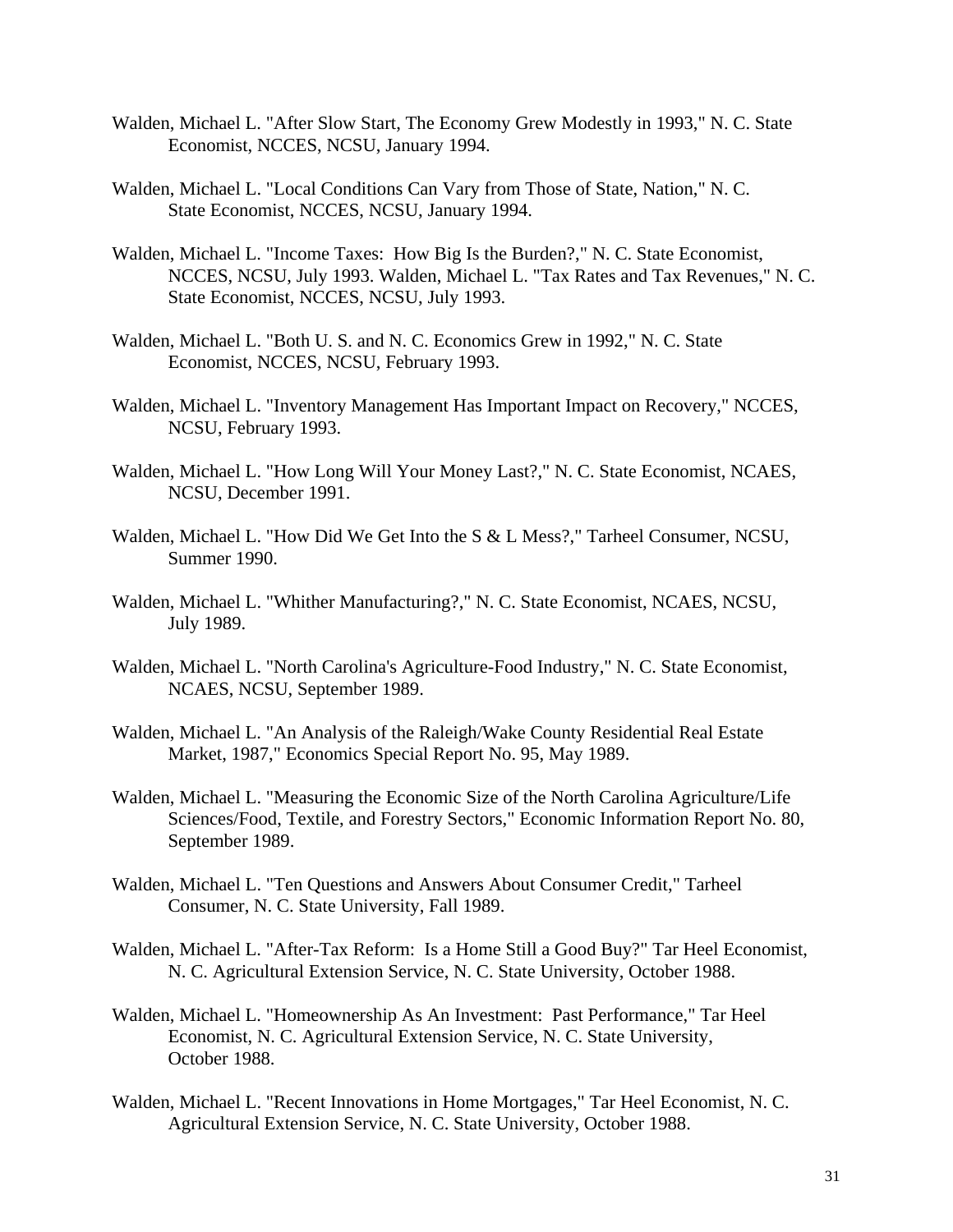- Walden, Michael L. "Progress on the Budget Deficit?" Tar Heel Economist, N. C. Agricultural Extension Service, N. C. State University, December 1988.
- Walden, Michael L. "Returns to Homeownership and to Stocks," Tar Heel Economist, N. C. Agricultural Extension Service, N. C. State University, December 1988.
- Walden, Michael L. "Saving for Retirement," Tar Heel Economist, N. C. Agricultural Extension Service, N. C. State University, December 1988.
- Walden, Michael L. "The Mortgage Market Maze," Tar Heel Economist, N. C. Agricultural Extension Service, N. C. State University, October 1988.
- Walden, Michael L. "Trends in Fruit and Vegetable Processing," Tar Heel Economist, N. C. Agricultural Extension Service, N. C. State University, July 1988.
- Walden, Michael L. "A Primer on Life Insurance," Tarheel Consumer, N. C. State University, June 1988.
- Walden, Michael L. "New Competitors and Pricing," Tar Heel Economist, N. C. Agricultural Extension Service, N. C. State University, April 1988.
- Walden, Michael L. "Unit Pricing," Tar Heel Economist, N. C. Agricultural Extension Service, N. C. State University, April 1988.
- Walden, Michael L. "Trends in Fruit and Vegetable Processing in North Carolina," Economics Information Report No. 77, N. C. State University, June 1988.
- Walden, Michael L. "A Guide to Investing for North Carolinians," NCAES, AG-390, NCSU, November 1987.
- Walden, Michael L. "Implications of Monetarism," Tar Heel Economist, N. C. Agricultural Extension Service, N. C. State University, September 1987.
- Walden, Michael L. "Economic Decisions for the Single Again." Tarheel Consumer, N. C. State University, August 1987.
- Walden, Michael L. "FHA Mortgages," Tar Heel Consumer, N. C. State University, 1986, 13(8).
- Walden, Michael L. "Mutual Funds," Tar Heel Consumer, N. C. State University, 1986, 13(4).
- Walden, Michael L. "Recent Trends in Farm-Retail Level Margins for Meat," Tar Heel Economist, N. C. Agricultural Extension Service, N. C. State University, February 1986.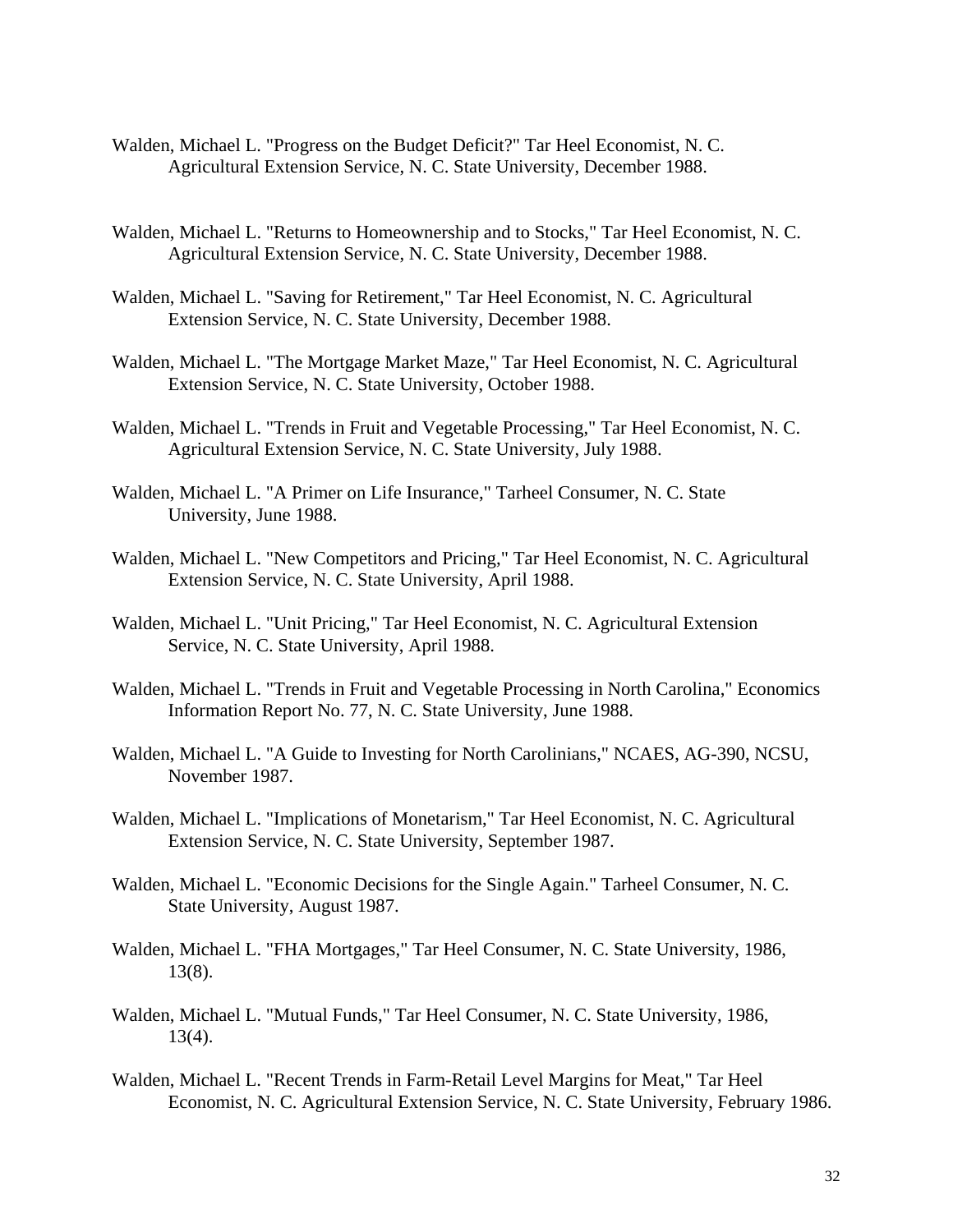- Walden, Michael L. "Refinancing," Tar Heel Economist, N. C. Agricultural Extension Service, N. C. State University, August 1986.
- Walden, Michael L. "Housing Codes in North Carolina: Existence and Impacts," Economics Special Report No. 91, N. C. State University, July 1986.
- Walden, Michael L. and Craig Newmark. "Does North Carolina Need a Law Against Below-Cost Pricing of Motor Fuel?" CEBS Report, No. 86-1, July 1986.
- Walden, Michael L. "Costs of Protectionism," Tar Heel Economist, N. C. Agricultural Extension Service, N. C. State University, April 1985.
- Walden, Michael L. "Recent Trends in the Federal Budget Deficits," Tar Heel Economist, N. C. Agricultural Extension Service, N. C. State University, December 1985.
- Walden, Michael L. "Government Spending, Financing, and Economic Growth," Tar Heel Economist, N. C. Agricultural Extension Service, N. C. State University, December 1985.
- Walden, Michael L. "How to Calculate the Amount of Life Insurance You Need," Extension Economics Fact Sheet, CE-4, N. C. State University, 1985.
- Walden, Michael L. "Evaluating Your Life Insurance," Tar Heel Consumer, N. C. State University, 1985, 12(12).
- Walden, Michael L. "The Tourism and Recreation Industry in North Carolina," Tar Heel Economist, N. C. Agricultural Extension Service, N. C. State University, 1985.
- Walden, Michael L. "Converting Your Mortgage," Tar Heel Consumer, N. C. State University, 1985, 12(4).
- Walden, Michael L. "Look Before You Leap at the Residential Energy Credit," Tar Heel Consumer, N. C. State University, 1985, 12(7).
- Walden, Michael L. "Day Care Costs and Day Care Standards in North Carolina," Economics Special Report 87, 1985.
- Walden, Michael L. "How to Calculate How Much to Save for Retirement," CE-7, NCSU.
- Walden, Michael L. "Fixed Rate vs. Adjustable Rate Mortgages," CE-8, NCSU.
- Walden, Michael L. "Home Mortgage Points," CE-9, NCSU.
- Walden, Michael L. "Fifteen-Year Mortgages," CE-10, NCSU.
- Walden, Michael L. "Making Extra Principal Payments on Your Mortgage," CE-11, NCSU.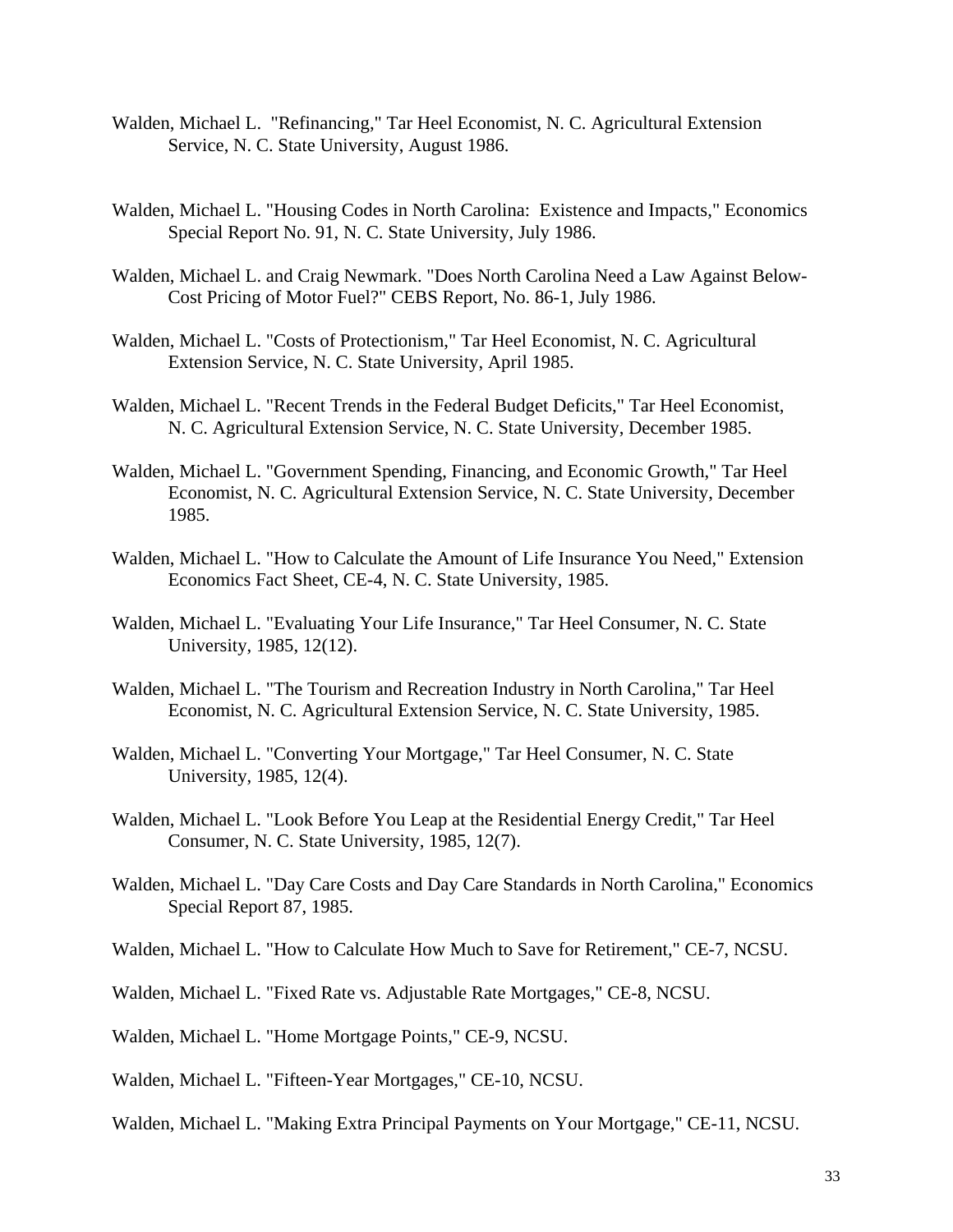Walden, Michael L. "Biweekly Mortgages," CE-12, NCSU.

Walden, Michael L. "Saving for a College Education," CE-14, NCSU.

- Walden, Michael L. "Comparing Life Insurance Policies," Extension Economics Fact Sheet, CE-5, N. C. State University, 1985.
- Walden, Michael L. "Should You Cancel Your Present Life Insurance Policy and Purchase Another Policy?" Extension Economics Fact Sheet, CE-6, N. C. State University, 1985.
- Walden, Michael L. "Relief for the Elderly Homeowner," The Tar Heel Consumer, N. C. State University, 1984, 11(10).
- Walden, Michael L. "Buying That House," The Tar Heel Consumer, N. C. State University, 1984, 11(8).
- Walden, Michael L. "Sales," The Tar Heel Consumer, N. C. State University, 1984, 11(6).
- Walden, Michael L. "Shopping Strategies," The Tar Heel Consumer, N. C. State University, 1984, 11(2).
- Walden, Michael L. "The Phosphate Detergent Controversy," Tar Heel Economist, N. C. Agricultural Extension Service, N. C. State University, December 1984.
- Walden, Michael L. "Is Owning a Home Always Better Than Renting?," Extension Economics Fact Sheet, CE-3, N. C. State University, October 1984.
- Walden, Michael L. "Your Income Tax Bracket: How to Calculate It and Use It," Extension Economics Fact Sheet, CE-2, N. C. State University, July 1984.
- Walden, Michael L. "Converting to a Lower Interest Rate Mortgage," Extension Economics Fact Sheet, CE-1, N. C. State University, January 1984.
- Walden, Michael L. "Should Phosphate Detergents Be Banned: An Alternative Economic Solution, Economics Special Report 83, 1984.
- Walden, Michael L. "Why Life Insurance Policy Prices Vary," Economics Information Report No. 70, North Carolina State University, 1983.
- Walden, Michael L. "The Implicit Prices of Contract Elements in Life Insurance Policies Marketed in N. C.," Economics Research Report No. 45, North Carolina State University, 1983.
- Walden, Michael L. "When to Buy a House," Tar Heel Consumer, North Carolina State University, 1983, 10 (11).

Walden, Michael L. "Why the Prices of Life Insurance Policies Vary"," Tar Heel Consumer,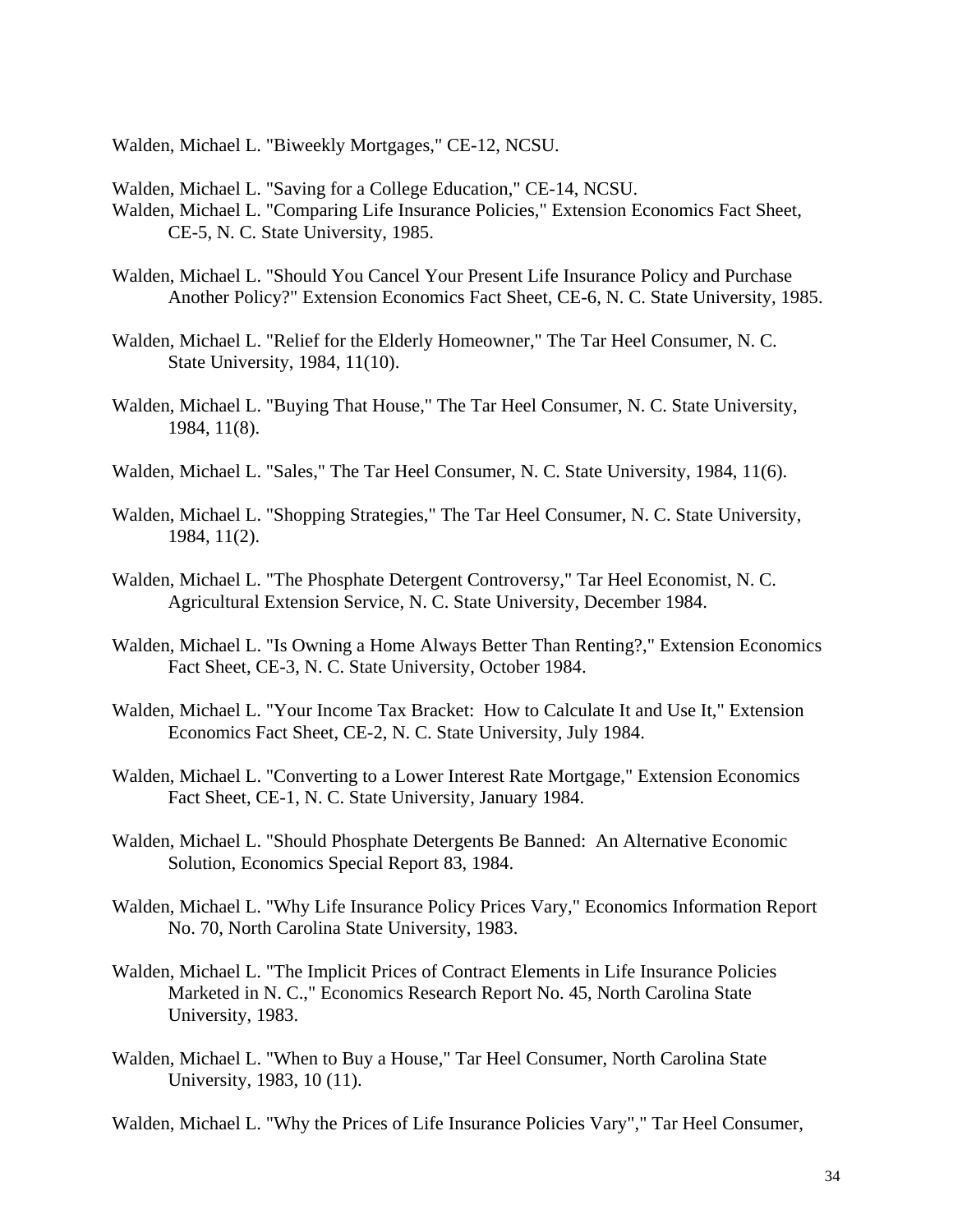North Carolina State University, 1983, 10 (8).

- Walden, Michael L. "Why Men and Women are Treated Differently in the Insurance and Pension Markets?" Tar Heel Consumer, North Carolina State University, 1983, X(5).
- Walden, Michael L. "What the Economy Will Be Like in 1983," Tar Heel Consumer, North Carolina State University, 1983, 10 (2).
- Walden, Michael L. "Competition in the Life Insurance Market," Tar Heel Economist, N. C. Agricultural Extension Service, North Carolina State University, October 1983.
- Walden, Michael L. "Types of Life Insurance," Tar Heel Economist, N. C. Agricultural Extension Service, North Carolina State University, October 1983.
- Walden, Michael L. "How Much Life Insurance?" Tar Heel Economist, N. C. Agricultural Extension Service, North Carolina State University, October 1983.
- Walden, Michael L. "Who Should Have Life Insurance?" Tar Heel Economist, N. C. Agricultural Extension Service, North Carolina State University, October 1983.
- Walden, Michael L. "The Cigarette Industry: It's Role in the Economy," Tar Heel Economist, N. C. Agricultural Extension Service, North Carolina State University, August 1983.
- Walden, Michael L. "The Shared Equity Mortgage," Tar Heel Consumer, North Carolina State University, 1982, 9 (10).
- Walden, Michael L. "Investing in a Time of Disinflation," Tar Heel Consumer, North Carolina State University, 1982, 9 (8).
- Walden, Michael L. "Pay-outs on Individual Retirement Accounts," Tar Heel Consumer, North Carolina State University, 1982, 9 (6).
- Walden, Michael L. "Understanding New Mortgages," Tar Heel Consumer, North Carolina State University, 1982, 9 (2).
- Walden, Michael L. "Lessons Farmers Can Learn from Economic Hardtimes, N. C. Agricultural Extension Service, AG-294, North Carolina State University, September 1982.
- Walden, Michael L. "Determinants of Changes in Housing Prices," Tar Heel Economist, N. C. Agricultural Extension Service, North Carolina State University, October 1982.
- Walden, Michael L. "The Costs of Home Finance and Mortgage Interests Rates," Tar Heel Economist, N. C. Agricultural Extension Service, North Carolina State University, October 1982.
- Walden, Michael L. "Renting vs. Owning," Tar Heel Economist, N. C. Agricultural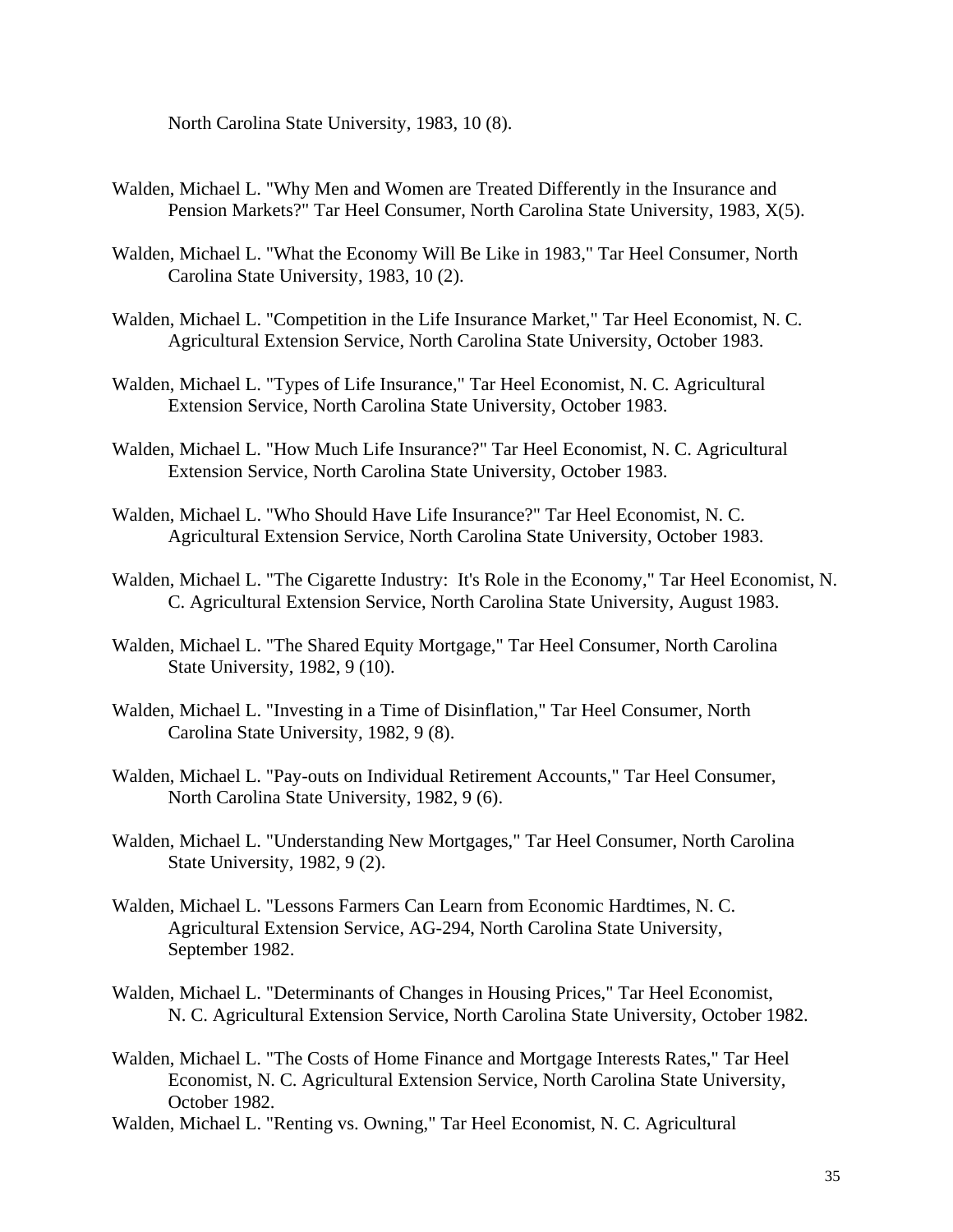Extension Service, North Carolina State University, October 1982.

- Walden, Michael L. "Recent Trends in Housing Costs," Tar Heel Economist, N. C. Agricultural Extension Service, North Carolina State University, 1982.
- Walden, Michael L. "Taxation in North Carolina," Tar Heel Economist, N. C. Agricultural Extension Service, North Carolina State University, May 1982.
- Walden, Michael L. "Housing Issues and the Future of Housing in North Carolina: An Economic Perspective," Economics Special Report No. 74, North Carolina State University, July 1982.
- Walden, Michael L. "The Role of the All-Saver's Certificate in Personal Investing," North Carolina Agricultural Extension Service, NCSU, 1981.
- Walden, Michael L. "Forecasting Inflation and Personal Financial Planning," Tar Heel Consumer, North Carolina Agricultural Extension Service, NCSU, 1981, 8(2).
- Walden, Michael L. "Personal Retirement Planning," Tar Heel Consumer, North Carolina Agricultural Extension Service, NCSU, 1981, 8(5).
- Walden, Michael L. "Be on the 'Lookout' for the New Savings Instruments," Tar Heel Consumer, North Carolina Agricultural Extension Service, NCSU, 1981, 8(8).
- Walden, Michael L. "The Determinants of Interest Rates, or Why Interest Rates are Still High,"Tar Heel Consumer, North Carolina Agricultural Extension Service, NCSU, 1981, 8(11).
- Walden, Michael L. "Your Individual Price Index," Tar Heel Economist, North Carolina Agricultural Extension Service, NCSU, 1981.
- Walden, Michael L. "The Value of Time in Personal Transportation," Tar Heel Economist, North Carolina Agricultural Extension Service, NCSU, 1981.
- Walden, Michael L. "The Economics of Personal Transportation Decisions," Tar Heel Economist, North Carolina Agricultural Extension Service, NCSU, 1981.
- Walden, Michael L. "Issues in Personal Transportation," Tar Heel Economist, N. C. Agricultural Extension Service, NCSU, 1981.
- Walden, Michael L. "Evaluating Profits from Homeownership," North Carolina Agricultural Research Station Journal Paper No. 6498, 1980.
- Walden, Michael L. "Calculating Savings from Home Energy Improvements," Tar Heel Consumer, North Carolina Agricultural Extension Service, NCSU, 1980, 7(1).

Walden, Michael L. "Money Market Funds," Tar Heel Consumer, North Carolina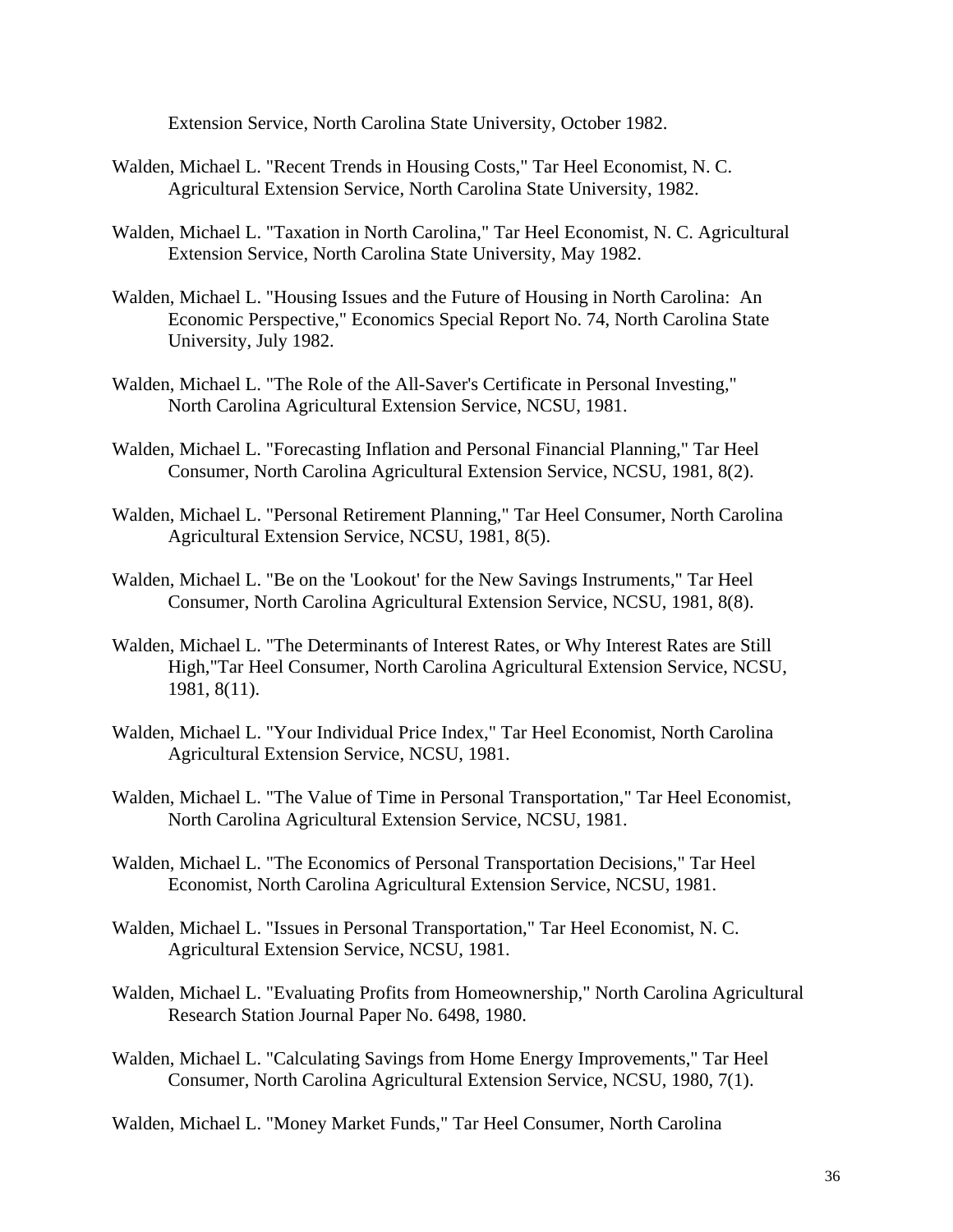Agricultural Extension Service, NCSU, 1980, 7(4).

- Walden, Michael L. "Where Can You Save Your Money to Beat Inflation?" Tar Heel Consumer, North Carolina Agricultural Extension Service, NCSU, 1980, 7(4).
- Walden, Michael L. "Where the Economy is Headed and What Does it Mean for You," Tar Heel Consumer, N. C. Agricultural Extension Service, NCSU, 1980, 7(10).
- Walden, Michael L. and T. E. Nichols, Jr. "Alternative Energy Sources," Tar Heel Economist, North Carolina Agricultural Extension Service, NCSU, 1980.
- Walden, Michael L. "Energy in the Home," Tar Heel Economist, North Carolina Agricultural Extension Service, NCSU, 1980.
- Walden, Michael L. "Economic Aspects of Energy Considerations," Tar Heel Economist, North Carolina Agricultural Extension Service, NCSU, 1980.
- Walden, Michael L. "Competition, Efficiency and the Financial Industry," Tar Heel Economist, North Carolina Agricultural Extension Service, NCSU, 1980.
- Stone, Paul S. and Michael L. Walden. "Evaluating Benefits and Costs of Economic Growth," Tar Heel Economist, N. C. Agricultural Extension Service, N. C. State University, November 1980.
- Walden, Michael L. "New Financial Instruments," Tar Heel Economist, North Carolina Agricultural Extension Service, NCSU, 1980.
- Walden, Michael L. "Economic Growth and Public Policy," Tar Heel Economist, North Carolina Agricultural Extension Service, NCSU, 1980.
- Walden, Michael L. "Inflation: What You Should Know," North Carolina Agricultural Extension Service, AG-157, NCSU, 1979.
- Walden, Michael L. "Inflation: What it Means," N. C. Agricultural Extension Service, NCSU, 4H M-18-10, 1979.
- Walden, Michael L. "Money Market Funds: The Small Saver's Answer to Inflation?" N. C. Agricultural Extension Service, AG-195, NCSU, 1979.
- Walden, Michael L. "Housing Costs: Why Are They Going Through the Ceiling?," Tar Heel Consumer, North Carolina Agricultural Extension Service, NCSU, 1979, 6(1).
- Walden, Michael L. "The Arrival of Alternative Home Mortgage Designs," Tar Heel Consumer, North Carolina Agricultural Extension Service, NCSU, 1979, 6(3).
- Walden, Michael L. "Food Price Inflation," Tar Heel Consumer, N. C. Consumer, North Carolina Agricultural Extension Service, NCSU, 1979, 6(7).